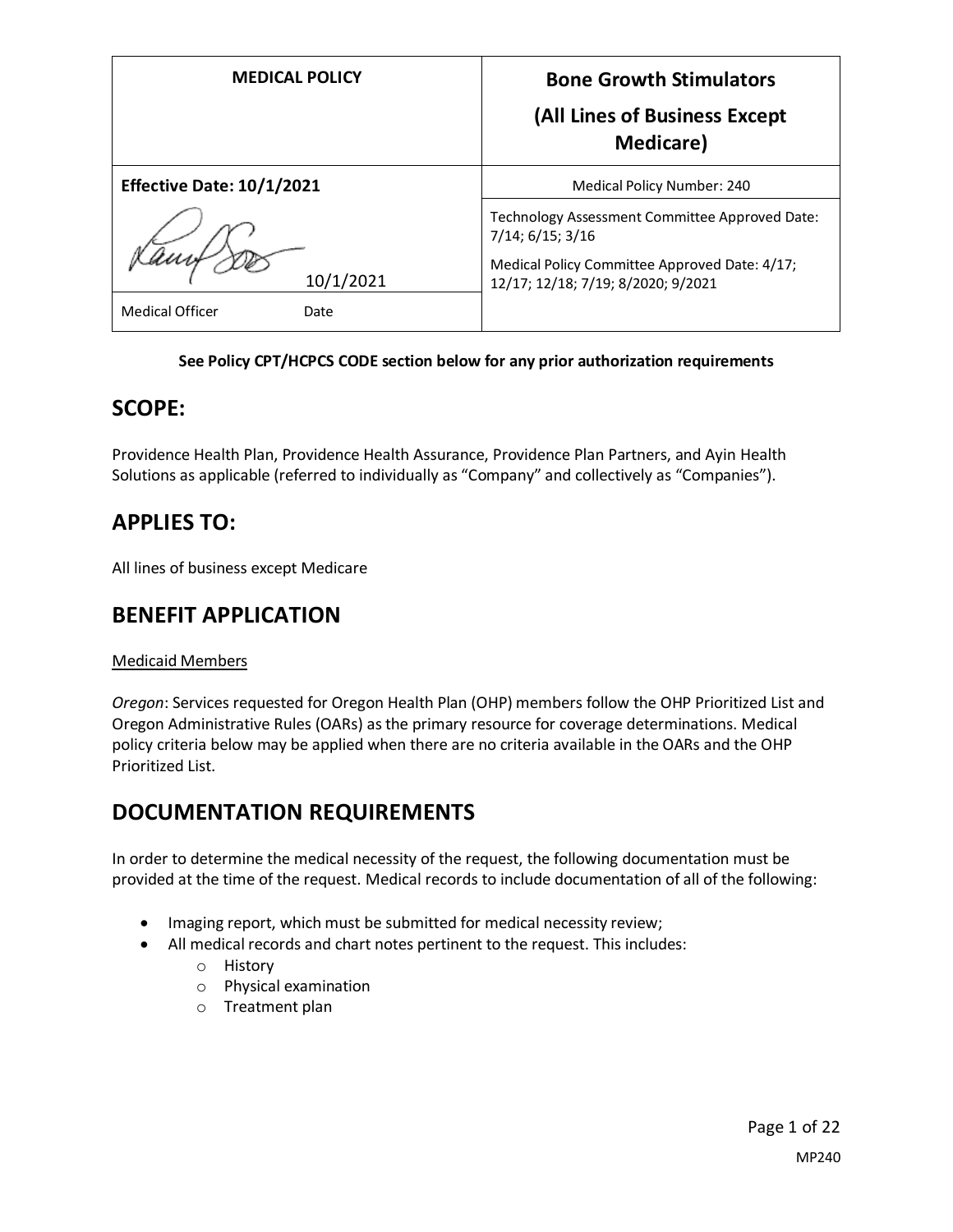| <b>MEDICAL POLICY</b>            | <b>Bone Growth Stimulators</b><br>(All Lines of Business Except<br><b>Medicare</b> )                                                                      |
|----------------------------------|-----------------------------------------------------------------------------------------------------------------------------------------------------------|
| <b>Effective Date: 10/1/2021</b> | Medical Policy Number: 240                                                                                                                                |
| 10/1/2021                        | Technology Assessment Committee Approved Date:<br>7/14; 6/15; 3/16<br>Medical Policy Committee Approved Date: 4/17;<br>12/17; 12/18; 7/19; 8/2020; 9/2021 |
| <b>Medical Officer</b><br>Date   |                                                                                                                                                           |
|                                  |                                                                                                                                                           |

# **POLICY CRITERIA**

Note: Please see the [Policy Guideline](#page-3-0) section below for definitions of failed spinal fusion, fracture nonunion, spondylolisthesis, and appendicular skeleton.

### **Spinal Electrical Bone Growth Stimulator**

#### Invasive Stimulator

- I. The use of invasive spinal electrical bone growth stimulation as an adjunct to lumbar spinal fusion may be considered **medically necessary and covered** for patients who have at **least one** of the following (A.-C.) high risk factors for fusion failure:
	- A. Previously failed spinal fusion(s); **or**
	- B. Spinal fusion to be performed at more than one level; **or**
	- C. Grade III or worse spondylolisthesis;
- II. The use of invasive spinal electrical bone growth stimulation is considered **not medically necessary and is not covered** when criterion I. above is not met, including, but not limited to, as an adjunct to cervical spinal fusion.

#### Noninvasive Stimulator

- III. The use of noninvasive spinal electrical bone growth stimulation as an adjunct to lumbar spinal fusion may be considered **medically necessary and covered** for patients who have **at least one** of the following (A.-C.) high risk factors for fusion failure:
	- A. Previously failed fusion(s); **or**
	- B. Fusion to be performed at more than one level; **or**
	- C. Grade III or worse spondylolisthesis;
- IV. The use of noninvasive spinal electrical bone growth stimulation is considered **not medically necessary and not covered** when criterion III. above is not met, including, but not limited to, as an adjunct to cervical spinal fusion.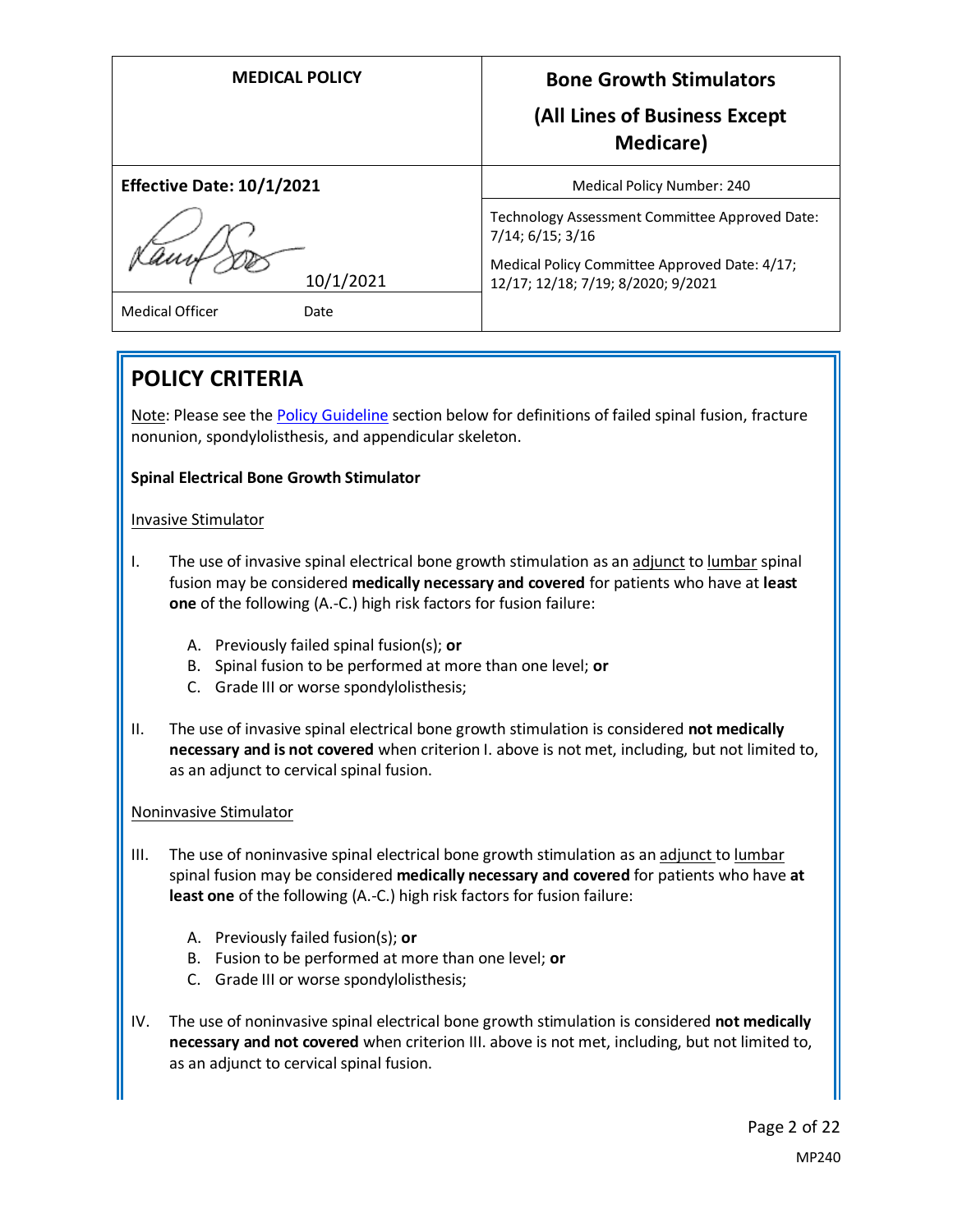- V. The use of noninvasive spinal electrical bone growth stimulation for the treatment of failed lumbar or cervical spinal fusion may be considered **medically necessary and covered** when **both** of the following (A.-B.) criteria are met:
	- A. **At least** 6 months have passed since the fusion surgery; **and**
	- B. Serial (minimum of two) radiographs confirm there is no evidence of healing for **at least** 3 months.
- VI. The use of noninvasive spinal electrical bone growth stimulation is considered **not medically necessary and is not covered** when criterion IV. above is not met.

#### **Non-Spinal Electrical Bone Growth Stimulator**

#### Noninvasive Stimulator

- VII. The use of noninvasive, non-spinal electrical bone growth stimulation may be considered **medically necessary and covered** for the treatment of nonunion fractures or congenital pseudoarthroses when **all** of the following (A.-D.) criteria are met:
	- A. Long or short bone of the appendicular skeleton to be treated; **and**
	- B. **At least** 3 months have passed since:
		- a. The date of fracture if treated conservatively (non-surgical); or
		- b. The date of non-fusion surgical treatment of the fracture; **and**
	- C. Serial (minimum of two) radiographs confirm there is no evidence of healing for **at least** 3 months; **and**
	- D. The fracture gap is 1 cm or less.
- VIII. The use of noninvasive, non-spinal electrical bone growth stimulation is considered **not medically necessary and is not covered** when either criterion VI. above is not met, including, but not limited to, the following:
	- Delayed union fractures (less than 3 months have passed since the date of fracture or date of non-fusion surgical treatment of the fracture)
	- Fresh fractures
	- As an **adjunct** to fusion
	- For the treatment of a **failed** fusion and/or fracture in the immediate post-operative period
	- As an **adjunct** to fusion or for the treatment of a **failed** fusion for indications other than fracture (e.g., osteoarthritis)
	- Osteonecrosis (Avascular necrosis of bone)

#### Invasive Stimulator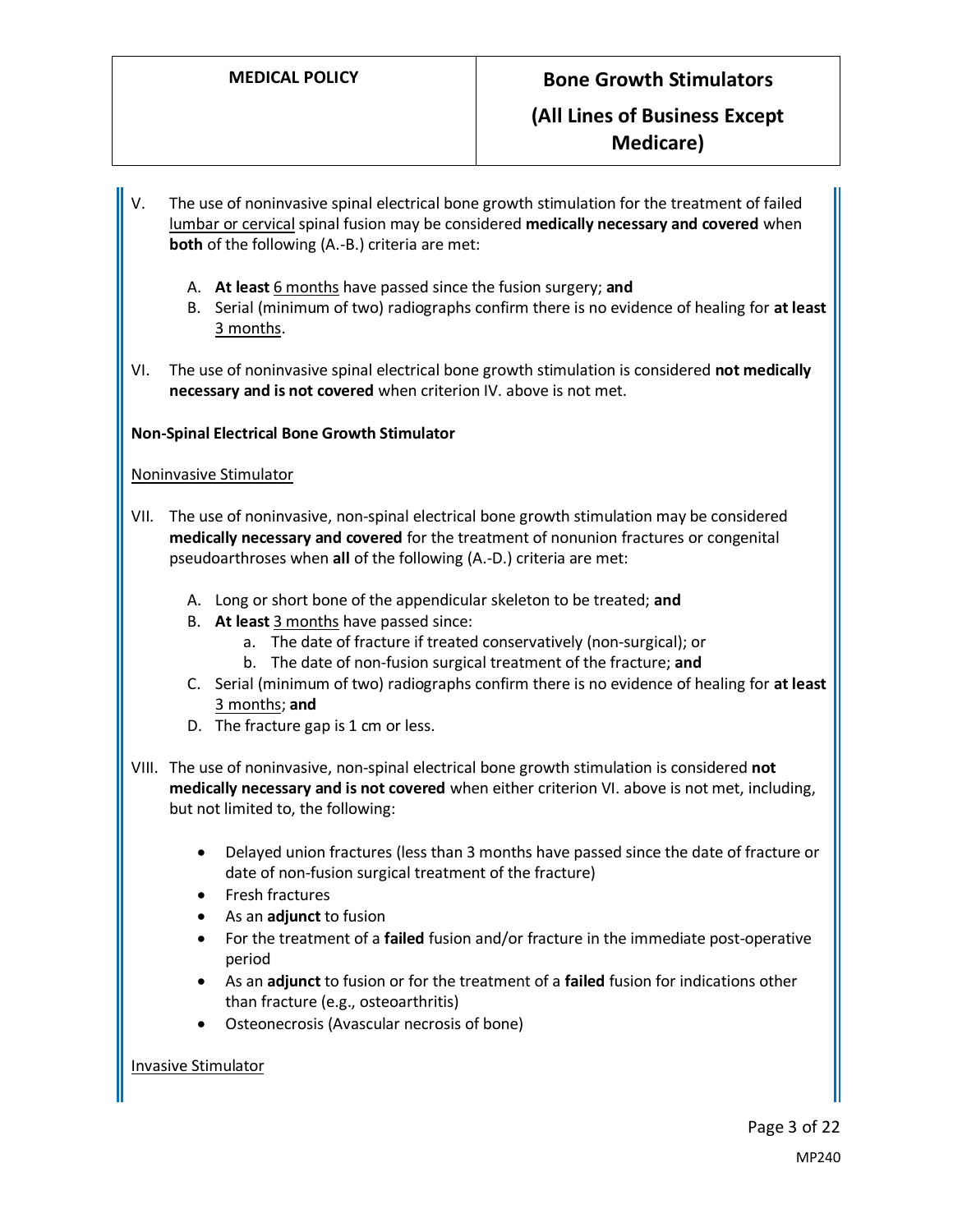IX. The use of invasive non-spinal electrical bone growth stimulation for non-spinal conditions, including fracture nonunion and congenital pseudoarthroses, is considered **investigational and is not covered**.

#### **Ultrasound Bone Growth Stimulator**

- X. The use of ultrasound bone growth stimulation may be considered **medically necessary and covered** for the treatment of a nonunion fracture (traumatic, non-osteoporotic, not tumor related) when **all** of the following (A.-D.) criteria are met:
	- A. Long or short bone of the appendicular skeleton to be treated; **and**
	- B. **At least** 3 months have passed since the date of fracture or date of surgical treatment of the fracture; **and**
	- C. Serial radiographs (minimum of two) confirm there is no evidence of healing for **at least** 3 months; **and**
	- D. The fracture gap is 1 cm or less.
- XI. The use of ultrasound bone growth stimulation is considered **not medically necessary and is not covered** when criterion X. above is not met, including, but not limited to, the following:
	- Fresh fractures, excluding Zone 2 fractures of the  $5<sup>th</sup>$  metatarsal (i.e. Jones fracture)
	- Stress fractures
	- Delayed union fractures (less than 3 months have passed since the date of fracture or date of non-fusion surgical treatment of the fracture)
	- Distraction osteogenesis of the lower leg
	- Osteotomy of the forearm
	- As an adjunct to surgically treated fractures that did not respond to conservative care (must meet criterion IX. B.)
	- Non-union of a surgical arthrodesis

Link t[o Policy Summary](#page-15-0)

## <span id="page-3-0"></span>**POLICY GUIDELINES**

- Failed spinal fusion is defined as fusion which has not healed and a minimum of 6 months have elapsed since original surgery, as evidenced by serial x-rays over the course of the last 3 months prior to the request.
- Fracture nonunion is defined as a decelerating healing process as determined by serial x-rays, together with a lack of clinical and radiological evidence of union, bony continuity, or bone reaction at the fracture site for no less than 3 months from the initial injury or treatment.
- The appendicular skeleton includes 126 bones of the pectoral girdles, the upper limbs, the pelvic girdle, and the lower limbs.
	- o Pectoral girdles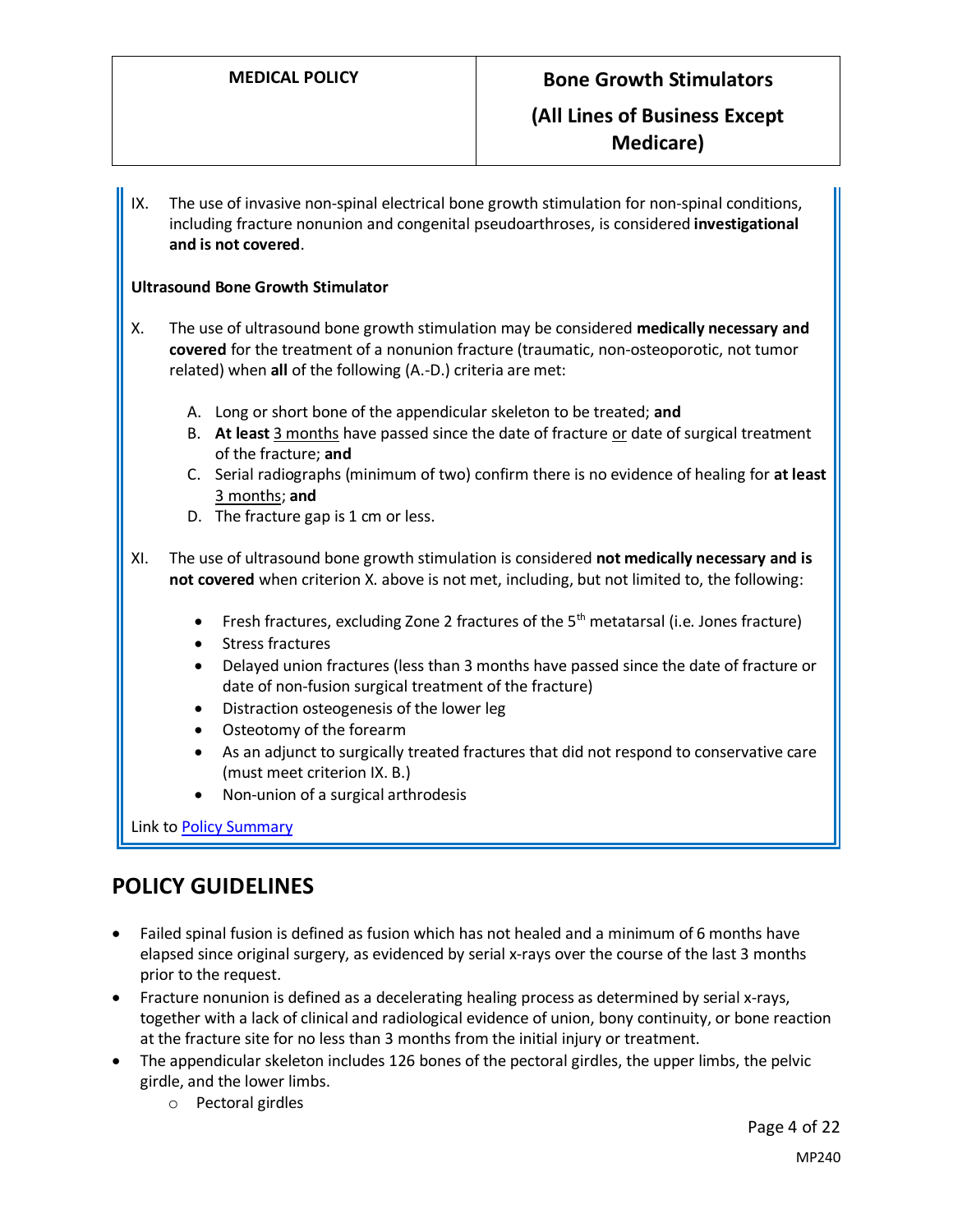## **(All Lines of Business Except Medicare)**

- Clavicle (2)
- $Scapula(2)$
- o Upper extremity
	- **Humerus (2)**
	- $\blacksquare$  Radius (2)
	- $\blacksquare$  Ulna (2)
	- Carpals (16)
	- **Metacarpals (10)**
	- $\blacksquare$  Phalanges (28)
- o Pelvic girdle
	- **Coxal, innominate, or hip bones (2)**
- o Lower extremity
	- $\blacksquare$  Femur (2)
	- $\blacksquare$  Tibia (2)
	- $\blacksquare$  Fibula (2)
	- $\blacksquare$  Patella (2)
	- **Tarsals (14)**
	- Metatarsals (10)
	- Phalanges (28)
- The American Academy of Orthopedic Surgeons (AAOS) defines spondylolisthesis the slippage of a vertebra forward and out of place.<sup>1</sup> This can occur anywhere along the spine, but is most common in the lumbar spine. Spondylolisthesis is graded as follows:

| Grade     | % of Vertebral Slippage                  |
|-----------|------------------------------------------|
| Grade I   | 25%                                      |
| Grade II  | 50%                                      |
| Grade III | 75%                                      |
| Grade IV  | 100%                                     |
| Grade V   | Complete slippage (i.e., spondyloptosis) |

## **BILLING GUIDELINES**

E0747, E0748 and E0760 are Class III Devices which must be submitted with a KF modifier.

If codes 20974, 20975, E0748, and/or E0749 are billed in conjunction with cervical spinal fusion, they will be denied as not medically necessary and not covered.

If HCPCS code A4559 for ultrasound coupling gel or paste is billed in conjunction with ultrasound bone growth stimulation (CPT code 20979 and/or HCPCS code E0760), it should be considered medically necessary and covered.

# **CPT/HCPCS CODES**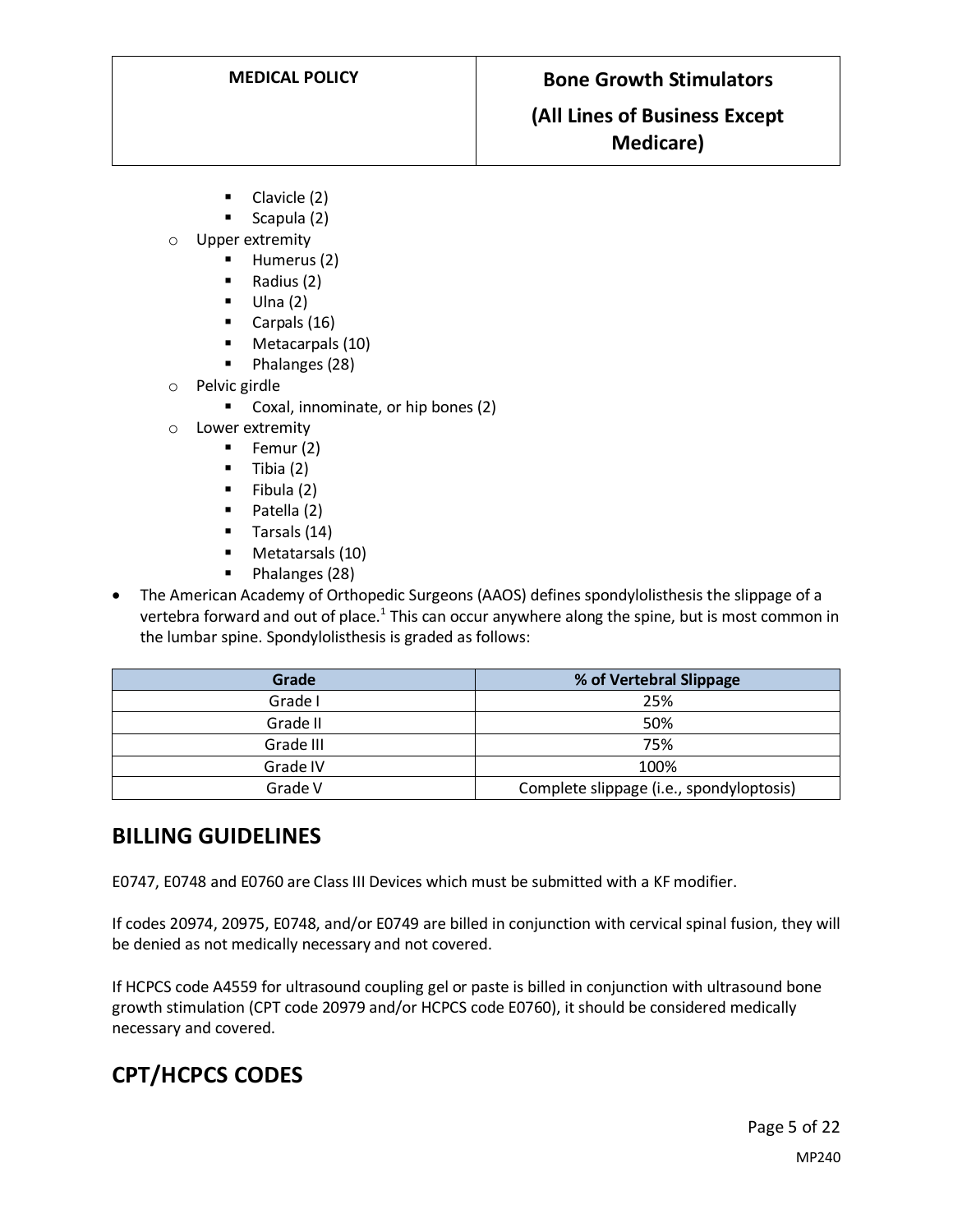## **(All Lines of Business Except Medicare)**

| <b>All Lines of Business, Except Medicare</b> |                                                                                      |  |
|-----------------------------------------------|--------------------------------------------------------------------------------------|--|
|                                               | <b>Prior Authorization Required</b>                                                  |  |
|                                               | <b>Spinal Electrical Bone Growth Stimulator</b>                                      |  |
| 20974                                         | Electrical stimulation to aid bone healing; noninvasive (nonoperative)               |  |
| 20975                                         | Electrical stimulation to aid bone healing; invasive (operative)                     |  |
| E0748                                         | Osteogenesis stimulator, electrical, non-invasive, spinal applications               |  |
| E0749                                         | Osteogenesis stimulator, electrical, surgically implanted                            |  |
|                                               | <b>Non-Spinal Electrical Bone Growth Stimulator</b>                                  |  |
| 20974                                         | Electrical stimulation to aid bone healing; noninvasive (nonoperative)               |  |
| E0747                                         | Osteogenesis stimulator, electrical, non-invasive, other than spinal applications    |  |
| <b>Ultrasound Bone Growth Stimulator</b>      |                                                                                      |  |
| 20979                                         | Low intensity ultrasound stimulation to aid bone healing, noninvasive (nonoperative) |  |
| E0760                                         | Osteogenesis stimulator, low intensity ultrasound, non-invasive                      |  |
| No Prior Authorization Required               |                                                                                      |  |
| A4559                                         | Coupling gel or paste, for use with ultrasound device, per oz                        |  |

# **DESCRIPTION**

#### **Bone Non-fusion or Non-Union**

Bone growth of healthy, solid bone is required after fracture or arthrodesis (joint fusion surgery); however, this does not always occur. Delayed union or nonunion fractures are fractures that do not heal completely within an expected duration. Pseudoarthrosis (bone fusion failure) occurs follow arthrodesis, and commonly leads to spinal fusion failure. Risk factors for poor or inadequate bone healing include fracture type, tobacco use, alcoholism, diabetes, older age, medications (e.g., steroids), metabolic diseases, and inadequate fracture treatment.

#### **Fifth Metatarsal Fractures**

There are three main types of fifth metatarsal fracture.<sup>2</sup> Zone 1 fractures (i.e. Avulsion or "Pseudo-Jones" fractures) occur at the proximal tubercle and are caused when bony fragment is detached by ligament or other connective tissue. Zone 2 fractures (i.e. Jones fracture) occur at the metaphysealdiaphyseal junction and are at high risk for non-union due to the interruption of the bloody supply at the avascular (watershed) zone. Zone 3 fractures (i.e. stress fractures) occur at the proximal diaphysis and are associated with cavovarus foot deformities or sensory neuropathies.

#### **Invasive Electrical Bone Growth Stimulator (EBGS)**

According to Hayes, invasive EBGS, "are devices intended to stimulate growth of bone for fracture healing and other conditions such as arthrodesis."<sup>3</sup> The invasive EBGS consists of a generator, which produces constant electrical current using a battery and electronic circuit. The generator is connected to

> Page 6 of 22 MP240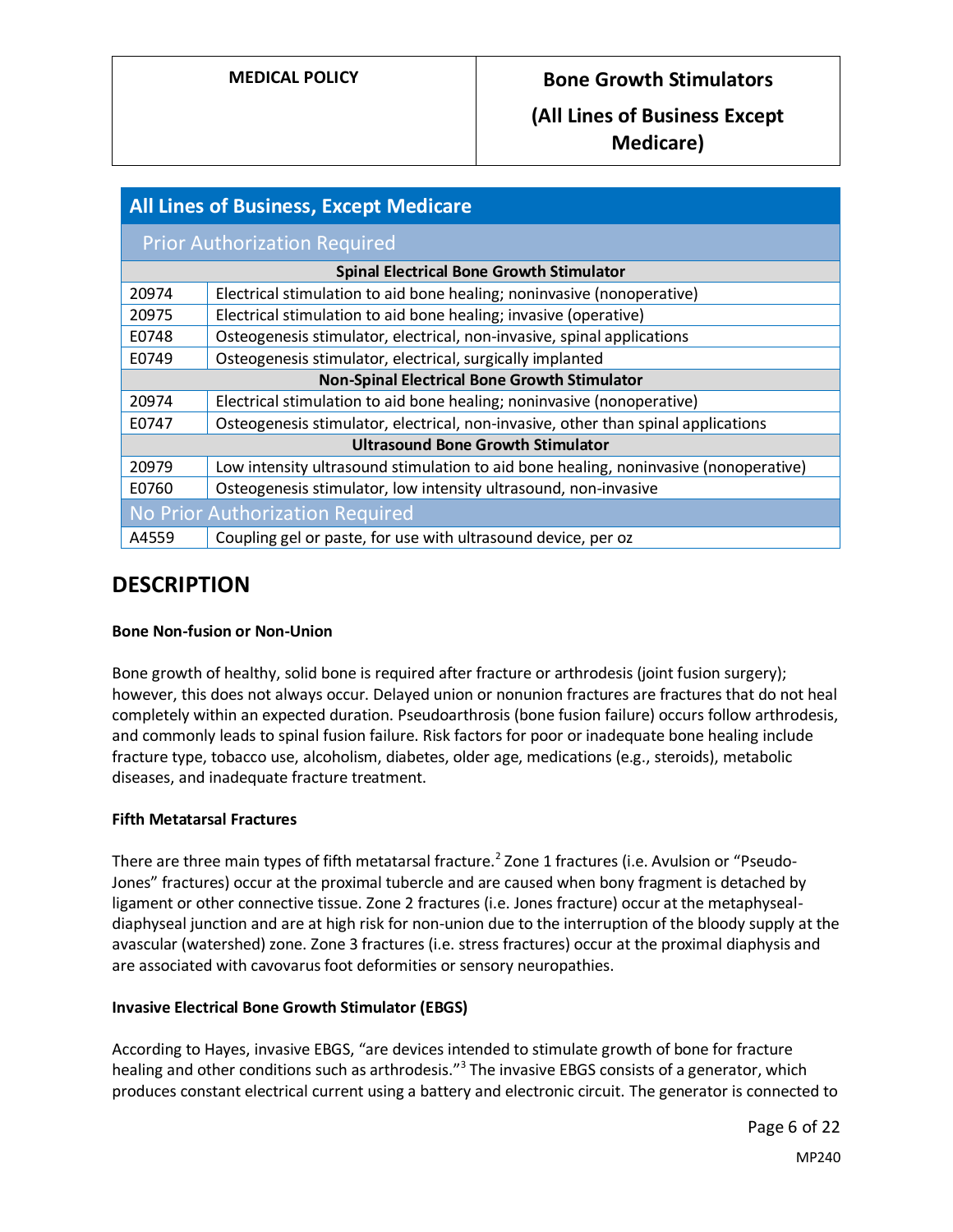leads which attach to 1 or 2 cathodes placed at the bone site needing fusion or growth. All of these device components are surgically implanted within the body.

#### **Noninvasive Electrical Bone Growth Stimulator (EBGS)**

Noninvasive EBGS devices, "deliver current to the surgical site using technologies such as direct current electrical stimulation (DCES), capacitive coupling electric field (CCEF), pulsed electromagnetic fields (PEMF), and combined magnetic fields (CMF)."4,5 The device consists of a controller and an external treatment unit or electrodes. The treatment unit or electrodes are worn for a prescribed regimen, typically several hours a day for no more than 270 days.

#### **Ultrasound (US) Bone Growth Stimulator (USBGS)**

According to Hayes, "(u)ltrasound (US) bone growth stimulators deliver mechanical stimulation to the fracture site through the application of low-intensity, pulsed, high-frequency pressure waves."<sup>6</sup> Low intensity pulsed ultrasound (LIPUS) transmits mechanical pressure waves through the skin and soft tissue to accelerate the bone healing and repair process. "This device generally consists of: (1) a main operating unit, powered by a lithium battery; and (2) a transducer, powered by the main operating unit battery supply, which supplies the US signal to the skin at the fracture site." The USBGS can be applied to the fracture site within, on, or without a cast. For in and on cast, the device is, "contained in a retaining and alignment fixture that allows the entire device to be attached to the fracture site."<sup>6</sup> For no cast application, the device is contained within a strap assembly.

## **REVIEW OF EVIDENCE**

A review of the ECRI, Hayes, Cochrane, and PubMed databases was conducted regarding the use of bone growth stimulators. Below is a summary of the available evidence identified through July 2021.

#### **Invasive Electrical Bone Growth Stimulation**

In 2016 (updated in 2020), Hayes conducted an evidence review to evaluate invasive electrical stimulation (IES) for adjunctive use in arthrodesis or delayed union or nonunion fractures.<sup>3</sup> The review identified eleven studies as eligible for inclusion, encompassing 3 randomized controlled trials (RCTs), 3 comparative cohort studies, and 5 case series. The studies evaluated adult patients undergoing spinal arthrodesis (5 studies lumbar, 1 study cervical), foot and/or ankle arthrodesis (2 studies), and delayed or nonunion fractures (3 studies). Sample sizes ranged from 10 to 143 participants per study, and follow-up durations were from 6 months to 10 years. The primary outcome of interest for all studies was rates of arthrodesis or bone healing.

Page 7 of 22 In the evaluation of arthrodesis of the lumbar spine, one RCT reported statistically significantly higher rates of fusion or bone union with IES than with no stimulation (81% versus 54%). However, 2 other RCTs did not find greater rates of arthrodesis or bone union with IES. In regards to the other indications for IES, "(s)mall, very-poor-quality uncontrolled studies reported that fusion or bone union rates for other indications were 94% for arthrodesis of cervical spine (1 study), 65% to 86% for arthrodesis of foot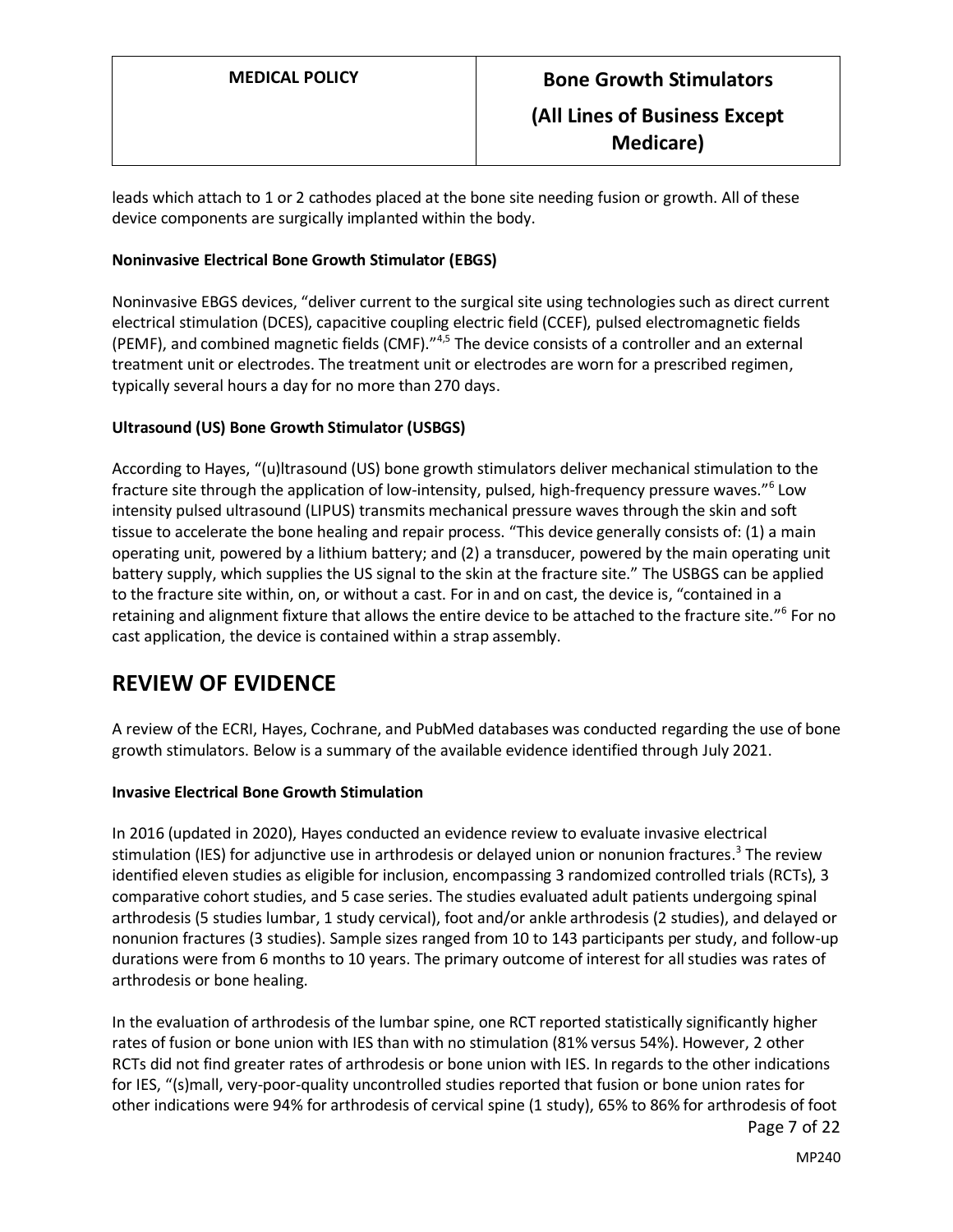# **MEDICAL POLICY Bone Growth Stimulators (All Lines of Business Except Medicare)**

and ankle (2 studies), and 80% to 86% for delayed or nonunion fractures (3 studies)."<sup>7</sup> Complications related to IES included irritation at device implantation site and cathode wire breakage. These events occurred at low rates and were not related to any serious or severe adverse reactions.

The quality of included studies was influenced by lack of outcome assessor blinding, lack of use of validated or widely accepted outcome measures, and excessive loss to follow-up (>15%). Ultimately, Hayes concluded the following ratings for IES:

- $\circ$  C (potential but unproven benefit)—For invasive electrical stimulation (IES) as an adjunct to lumbar spinal arthrodesis in adult patients considered to be at high risk of pseudarthrosis due to factors such as previously failed spinal fusion at the same site or multilevel fusion. This Rating reflects inconsistency in the available low-quality body of evidence. Some older evidence (1 randomized controlled trial [RCT], 1 comparative cohort study) suggests that IES as an adjunct to lumbar spinal arthrodesis may offer benefit to patients at high risk for pseudarthrosis. However, findings from 2 newer, higher-quality RCTs suggest no benefit. No serious safety issues arose with use of IES. Future evidence may warrant downgrading IES to a D1 Hayes Rating.
- $\circ$  D2 (insufficient evidence) —For IES for all other indications. This Rating reflects the very-lowquality evidence and/or the paucity of evidence evaluating IES in these patient populations.<sup>3</sup>
- o

#### *Nonrandomized Studies*

In 2018, Coric and colleagues conducted a retrospective cohort study evaluating pulsed electromagnetic field (PEMF) stimulation for the treatment of cervical arthrodesis in high-risk populations.<sup>8</sup> To this end, investigators compared fusion rates between patients receiving PEMF stimulation (n=274) and, via *post hoc* analysis, 160 high-risk patients receiving PEMF stimulation during a pivotal RCT from 2014. Fisher's exact test and multivariate logistic regression was used to compare fusion rates between PEMF-treated subjects and historical controls. Investigators reported that OEMP significantly increased the fusion rate at 12 months for subjects with at least one clinical risk factor (i.e. advanced age, nicotine use, osteoporosis, diabetes). Limitations included the study's retrospective design and lack of prospective controls. Investigators concluded that PEMF stimulation may be an effective adjunct for cervical arthrodesis in high-risk populations, yet called for additional, higher powered studies to both confirm these findings and to assess the efficacy of PEMF stimulations on other patient populations.

#### **Noninvasive Electrical Bone Growth Stimulation**

 In 2016 (reviewed 2021), Hayes conducted an evidence review to assess noninvasive electrical bone growth stimulators (EBGS) for spinal fusion or foot and ankle indications. 4 The review identified 8 randomized controlled trials (RCTs) as eligible for inclusion. Of these RCTs, 4 (fair quality) evaluated patients undergoing lumbar spinal fusion, 1 (fair quality) evaluated patients undergoing cervical spinal fusion, and 3 (1 good quality, 1 fair quality, and 1 poor quality) evaluated patients undergoing arthrodesis for ankle or foot indications. The sample sizes ranged from 30 to 323 patients with follow-up times varying from 7 months to 2 years. The outcome measures included radiographic fusion rate, overall radiographic and clinical success, time to radiographic joint union, pain, return to normal activities, and complications.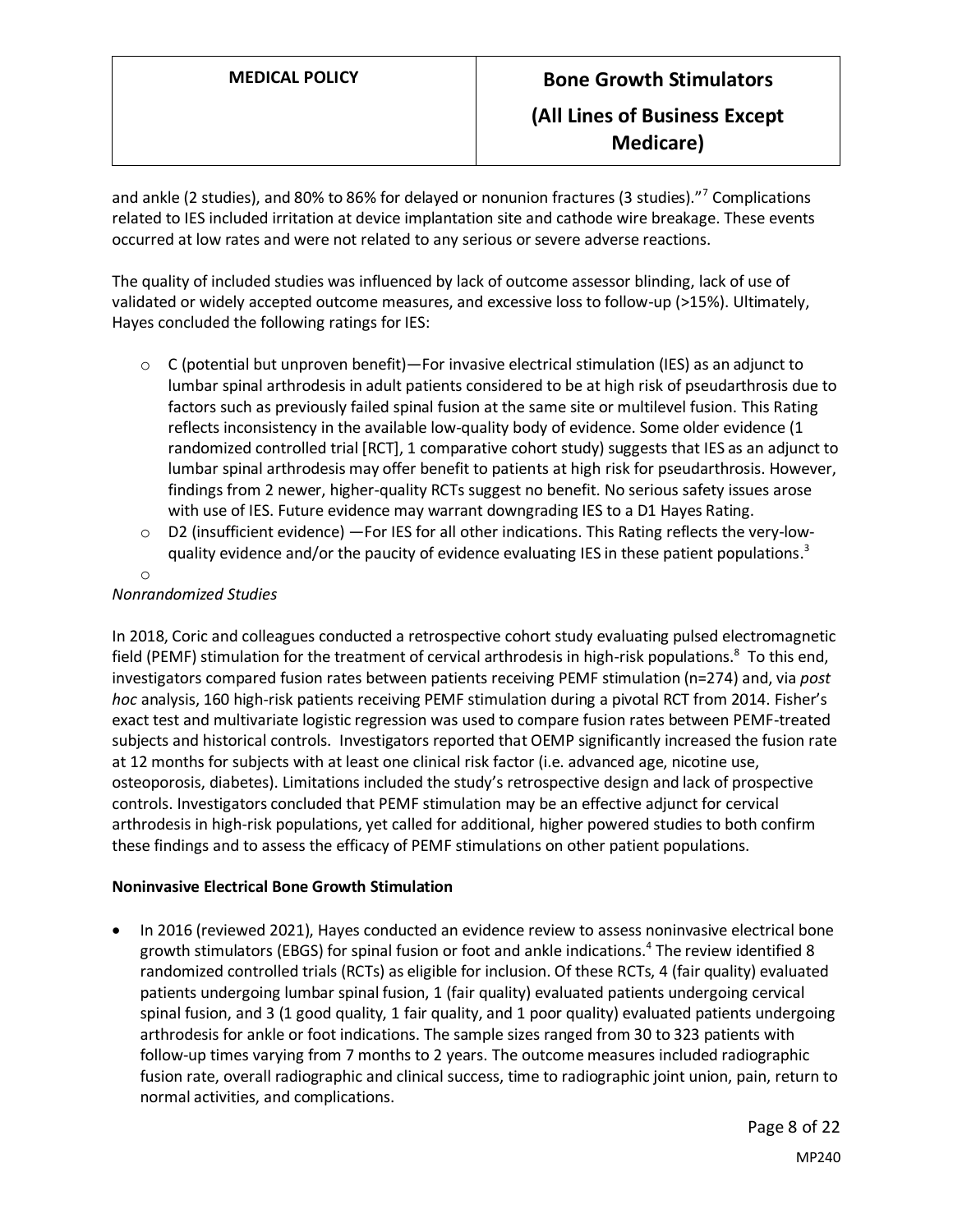A total of 3 RCTs showed some significant positive clinical benefit in radiographic and/or clinical success rates with EBGS after lumbar spinal fusion. Radiographic fusion rates ranged from 64% to 91% for EBGS compared to 43% to 82% for placebo therapy. One RCT showed no significant benefit of EBGS following lumbar spinal fusion. In the one RCT evaluating electrical stimulation following cervical spinal fusion, EBGS promoted fusion at 6 months compared to placebo (83.6% versus 68.6%). However, EBGS did not improve cervical fusion at 12 months, pain, health status, or function. In regards to foot or ankle arthrodesis, "(i)n a single-blind RCT, EBGS versus no EBGS shortened the time to radiographic union in patients who had undergone primary talonavicular fusion (12.2 versus 17.6 weeks) and calcaneocuboid fusion (13.1 versus 17.7 weeks), but had no effect in patients who had undergone subtalar fusion (12.9 versus 14.5 weeks)."<sup>4</sup> Furthermore, patients undergoing subtalar fusion had 100% success rates in both the EBGS and placebo groups; whilst patients undergoing calcaneocuboid fusion who were in the placebo group had higher success rates than patients in the EBGS group (95% versus 89%). The included studies indicated that EBGS is safe, and no major adverse events related to the device or treatments were reported.

The quality of included studies was influenced by small sample size, no power analysis, no intentionto-treat (ITT) analysis, high attrition rates, and inadequate follow-up times. Ultimately, Hayes concluded the following ratings:

- $\circ$  B (some proven benefit) For noninvasive EBGS as an adjunct to standard lumbar or lumbosacral spinal fusion in adult patients at high risk for failed fusion.
- $\circ$  C (potential but unproven benefit) For noninvasive EBGS as an adjunct to standard lumbar or lumbosacral spinal fusion in adult patients who are not at high risk for failed fusion.
- $\circ$  C (potential but unproven benefit)—For noninvasive EBGS as an adjunct to standard cervical spinal fusion in adult patients at high risk for failed fusion.
- $\circ$  C (potential but unproven benefit) For noninvasive EBGS as an adjunct to standard foot or ankle arthrodesis in adult patients.<sup>4</sup>
- In 2016 (reviewed 2020), Hayes conducted an evidence review to evaluate noninvasive electrical bone growth stimulators (EBGS) for acute, delayed union, and nonunion fractures.<sup>5</sup> The review identified 13 randomized controlled trials (RCTs) as eligible for inclusion. "Eight RCTs (2 good quality, 4 fair quality, 2 poor quality) were in patients with fresh fractures (< 14 days) and 5 RCTs (3 fair quality, 2 poor quality) were in patients with delayed union or nonunion fractures."<sup>5</sup> Sample sizes ranged from 16 to 218 patients and follow-up durations varied from 4 weeks to 48 weeks. The outcome measures included clinical union, radiographic fracture union, pain, functional activity.

In regards to fresh fractures, one RCT showed a significant positive benefit in time to fracture healing and pain with EBGS compared to placebo. Two other RCTs (poor quality) evaluating fresh fractures also showed a significant improvement with active EBGS over placebo. Both RCTs assessing patients with delayed union fractures found a statistically significant positive benefit for union rates with EBGS (25% to 77.4%) compared to placebo (4% to 48.1%). Two of the three RCTs evaluating EBGS in patients with nonunion fractures found a statistically significant positive benefit for union rates with EBGS (60% to 89%) versus placebo (0% to 50%). The included studies also indicated that EBGS is very safe, as no studies reported safety concerns.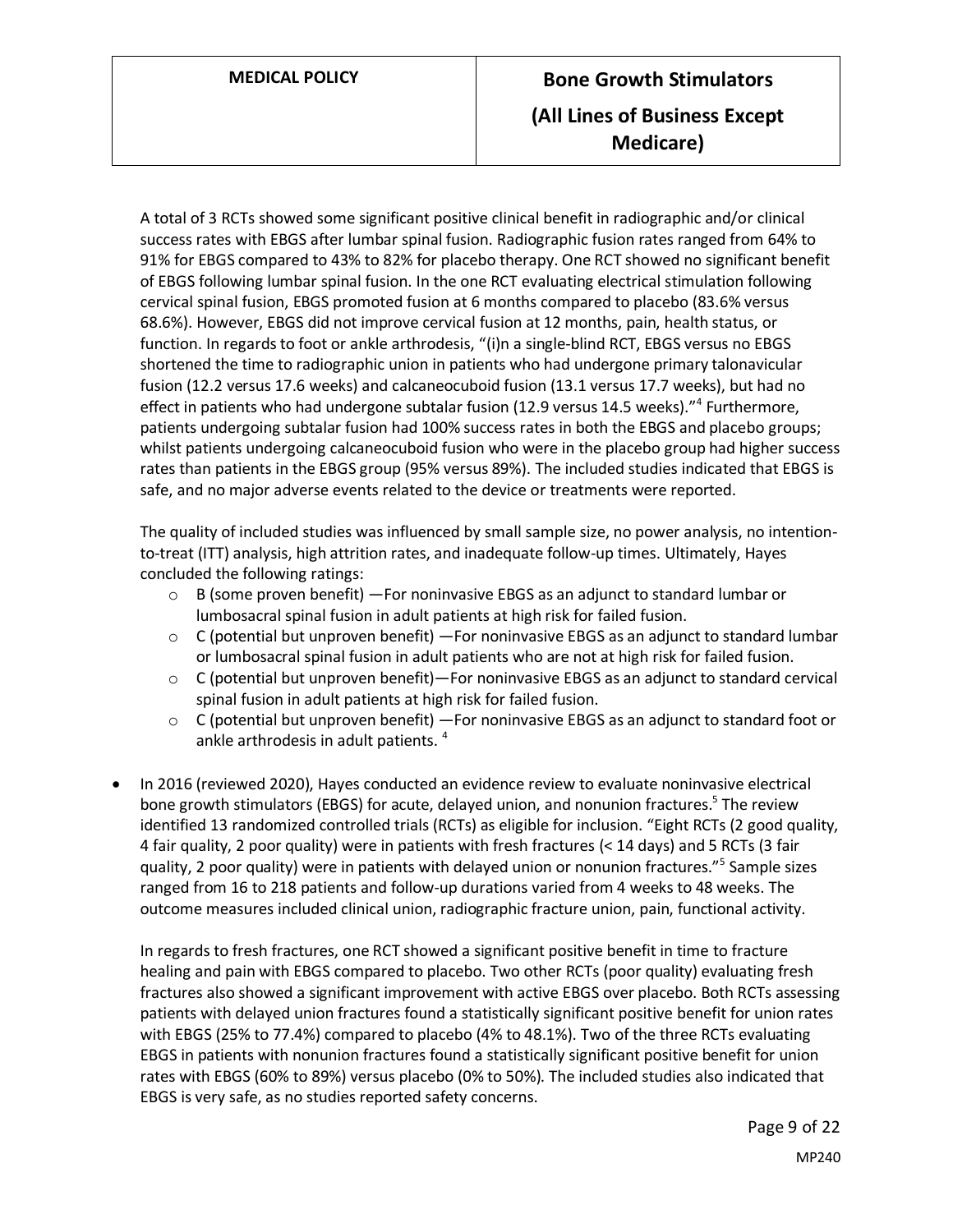The quality of included studies was influenced by small sample size, no predefined primary endpoint(s), no power analysis, no intention-to-treat (ITT) analysis, underpowered due to poor enrollment, high dropout, and poor treatment adherence. Ultimately, Hayes concluded the following ratings for noninvasive EBGS for delayed union and nonunion fractures:

- $\circ$  B (some proven benefit) —For noninvasive EBGS devices as an adjunct to conventional treatment for nonunion fractures of the tibia and other long bones in adults. This Rating reflects a low-quality body of evidence demonstrating improved fracture healing outcomes compared with placebo devices and no concerns regarding safety, as well as the expectation that a nonunion fracture will not heal without further intervention.
- $\circ$  C (potential but unproven benefit) —For noninvasive EBGS devices as an adjunct to conventional treatment for delayed union fractures of the tibia or other long bones in adults. This Rating reflects a low-quality body of evidence demonstrating improved fracture healing outcomes compared with placebo devices, and no concerns regarding safety.
- $\circ$  D1 (no proven benefit) For noninvasive EBGS devices as an adjunct to conventional treatment for fresh fractures in adults. This Rating reflects a moderate-quality body of evidence showing no benefit compared with placebo or no device in the healing of newly acquired fractures of the extra-articular distal radius, femoral neck, scaphoid, and tibia. Noninvasive EBGS does not pose any safety concerns in this patient population.<sup>5</sup>
- A systematic review and meta-analysis was published in 2020 on the efficacy of electrical stimulation for spinal fusion.<sup>9</sup> Akhter and colleagues found 7 eligible randomized trials that compared efficacy of postoperative electrical stimulation to no stimulation or placebo in promoting radiographic fusion in patients undergoing spinal fusion. Two independent reviewers screened publications for inclusion, and studies that were not randomized and had less than one year follow up were excluded. There were a total of 941 patients in the meta-analysis, 487 who received postoperative electrical stimulation. Six studies analyzed lumbar fusion and one study analyzed cervical fusion. Four studies investigated non-invasive stimulation, two studies investigated invasive stimulation, and one study investigated both in comparison to control. The analysis found that electric stimulation increased odds of successful fusion by 2.5 times relative to control (OR=2.53; 95 CI%, 1.86-3.43, p<0.00001). Smokers benefited slightly more than nonsmokers, and single level fusion benefited slightly more than multi-level fusion, although not significantly so for either. Noninvasive techniques had similar results compared to invasive. Capacitive coupling (noninvasive) had and odds ratio of 3.00, compared to direct current (invasive)'s odd ratio of 2.88, and pulsed electromagnetic fields' (noninvasive) 2.59. The authors concluded that they "found moderate-level evidence supporting the use of postoperative electrical stimulation as an adjunct to spinal fusion surgery."
- In 2021, ECRI published a clinical evidence assessment of Cervical-Stim Electrical Bone Growth Stimulation (Orthofix Medical, Inc.) for facilitating healing after cervical fusion. The review included one randomized trial (n=323) and one retrospective comparative study (n=274). The Cervical-Stim pivotal RCT by Foley and colleagues compared electrical stimulation as an adjunct to anterior cervical discectomy and fusion, versus discectomy and fusion alone. At 6 months postoperatively,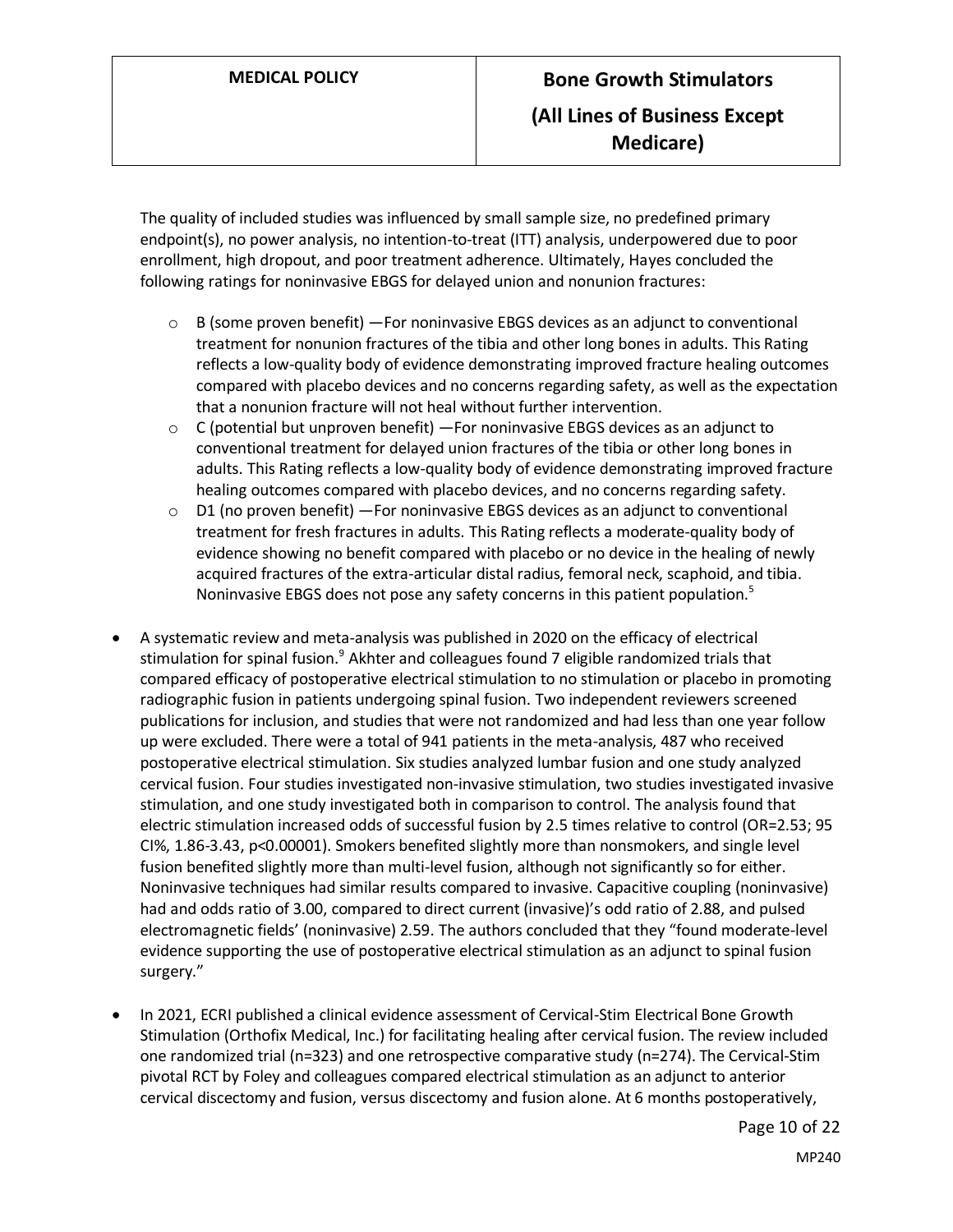the electrical stimulation group had a significantly higher fusion rate compared to the control group (83.6% vs 68.6%; p=0.0065). At 12 month, fusion rates were no longer significantly different. No differences were found in VAS scores, neck disability index, and SF-12 scores. The retrospective study used a historical control and found improved fusion rates at both 6 and 12 months.

ECRI found a number of limitations among the 2 studies, including:

- o The RCT was lacking blinding and therefore at high risk of bias
- $\circ$  The retrospective study used pos hoc subgroup analysis, high risk of confounding effects
- $\circ$  Both studies used the same patients as the control group, limiting the generalizability of the results.

ECRI concluded that the current evidence evaluating Cervical-Stim is inconclusive due to the very low quality of the evidence.

#### *Osteonecrosis (Avascular necrosis of bone)*

In 2018, Al-Jabri and colleagues conducted a systematic review evaluating the role of electrical stimulation in the management of avascular necrosis of the femoral head in adults.<sup>10</sup> Independent investigators systematically searched the literature through April 2016, identified eligible studies, assessed study quality and extracted data. In total, 10 studies were included for review (8 prospective and 2 retrospective studies. In 6 studies, electrical stimulation was evaluated as an adjunct to other treatments (e.g. core decompression and bone grafting). One of these studies showed improvement in patients' Harris Hip scores and roetgeneographic progression, although the percentage of patients needing total hip arthroplasty was the same across both groups. Another study showed that patients receiving stimulation eventually required more total hip arthroplasties despite comparative improvements in radiological and clinical outcomes. Investigators concluded that while pulsed electromagnetic fields may improve the management of early avascular necrosis, additional large, highquality studies evaluating stimulation, both alone and alongside other treatments, were necessary to confirm treatment efficacy.

#### **Ultrasound Bone Growth Stimulation**

#### *Fracture Nonunions and Fresh Fractures*

 In 2017, Lou and colleagues published a meta-analysis on the effects of low-intensity pulsed ultrasound (LIPUS) on fresh fractures.<sup>11</sup> Studies included quasi-randomized and randomized controlled studies from Jan 1980 to Nov 2016. Twelve trials were included in the analysis, totalling 1099 patients. Sample sizes ranged from 20 to 601 patients. One included trial only offered an abstract, one trials did not report randomization technique (quasi-randomized), and 10 trials were RCTs. Only 2 trials had low risk of reporting bias because most trials did not publish protocols. Pooled results of 11 trials that reported time to fracture union showed that LIPUS significantly reduced time to fracture union compared to placebo groups (Standard mean difference: -0.65; P, 0.01). LIPUS also improved quality of life compared to placebo (P=0.02). Eight trials provided data on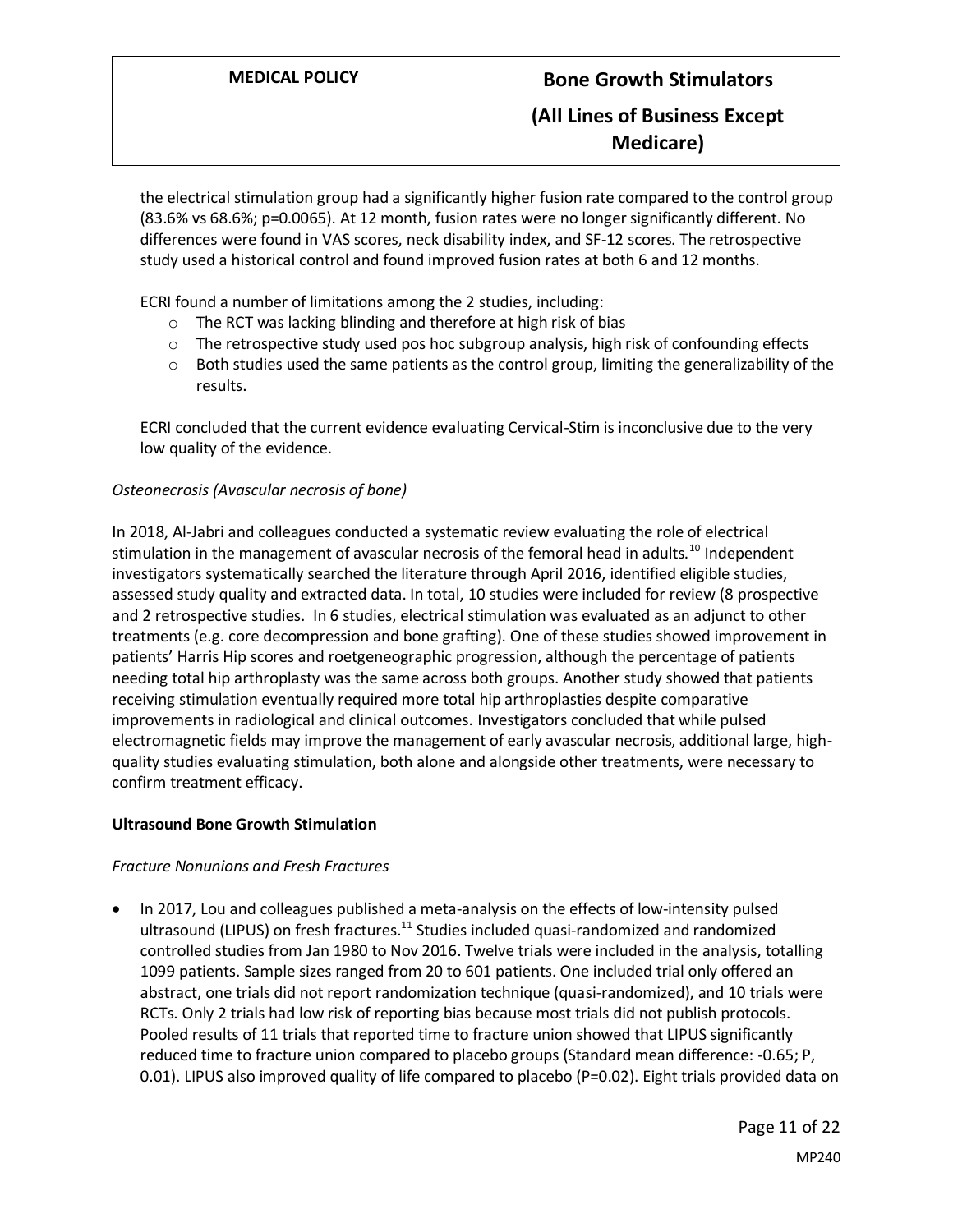## **(All Lines of Business Except Medicare)**

incident of delayed union and nonunion, and results showed that LIPUS did not reduce incident compared to placebo (risk reduction: 1.02; P= 0.94).

This systematic review had a number of limitations, including:

- o Inadequate concealment of treatment allocation,
- o High loss to follow up
- o Small sample sizes for most included studies
- o Heterogeneity in treatment, participants, and study protocol

The authors concluded that LIPUS may reduce time to fracture union and improve quality of life, but does not have an effect on functional recovery and incident of delayed union or nonunions. They state that LIPUS may be a good treatment for adults with fresh fractures, but further high level research is needed to determine the clinical circumstances under which LIPUS is valid and the optimal use of this therapy.

 In 2015 (archived 2020), Hayes conducted an evidence review to evaluate ultrasound (US) bone growth stimulation as an adjunct to conventional bone fracture care. 6 The review identified 20 randomized controlled trials (RCTs) and 6 nonrandomized studies as eligible for inclusion. The sample sizes ranged from 16 to 101 patients for the RCTs and 60 to 1317 patients for the nonrandomized studies. Follow-up durations varied from 1 week to 6 years, and the outcome measures of interest included time to radiological and clinical healing, return to activities, pain, joint function, range of motion, quality of life, and complications.

The findings of the evidence review indicated that "US therapy for bone growth stimulation is effective as an adjunct to conventional management for treatment of nonunions in skeletally mature patients." The 6 RCTs evaluating nonunion fractures provided consistent evidence that US stimulation is an effective treatment for these fractures that respond poorly to surgical treatment. The 3 RCTs evaluating US stimulation for treatment of fresh fractures of the radius and scaphoid provided inconsistent evidence that US stimulation improves fresh fracture healing. These 3 RCTs all reported reduced healing time with US stimulation; however, no positive impact was reported for pain, health status, or health outcomes. Only one of the RCTs "found that US treatment was associated with a statistically significant 8% increase in mean final bone density, which supports the conclusion that US treatment is promoting solid fusion rather than more rapid but less substantial bone healing." In regards to fresh tibial diaphyseal fractures, the evidence was again inconsistent to support that US improves fresh fracture healing. Two of six RCTs found that US therapy provided statistically significant improvements in fracture healing; however, US therapy was not associated with any significant improvement sin radiological measurement.

The overall quality of evidence was influenced by "small sample size, incomplete reporting of patient demographics, no blinding of assessment to treatment, absence of placebo treatment of the control group, indirect assessment of fracture healing, ending assessment of healing before most fractures were completely healed, no assessment of functional outcomes, inadequate statistical analysis, and brief or no follow-up after US therapy ended." Ultimately, Hayes concluded the following ratings for the use of US bone growth stimulation for nonunions and fresh fractures: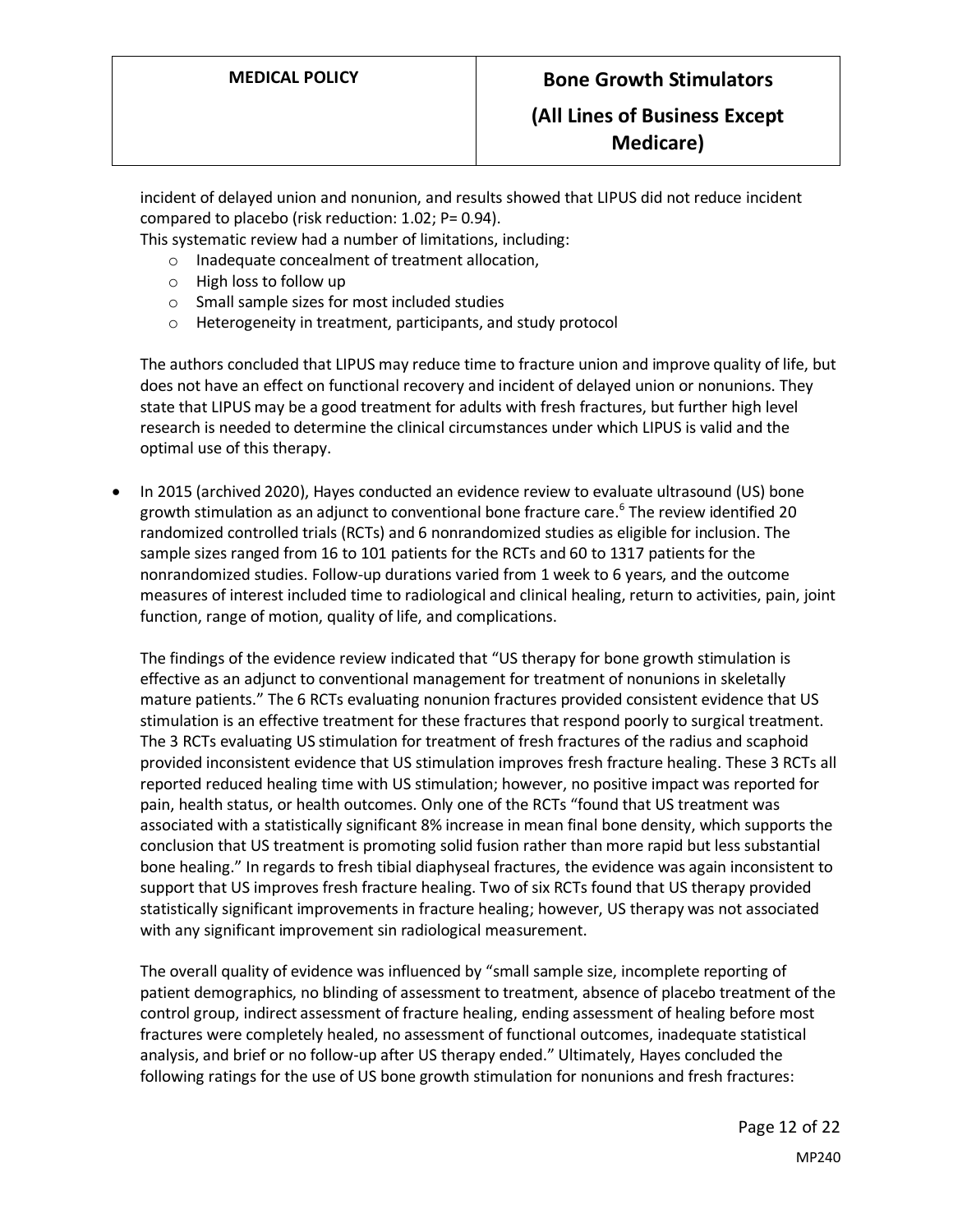- $\circ$  B (some proven benefit)—For ultrasound (US) therapy as an adjunct to conventional treatment for nonunions other than the skull or vertebrae in skeletally mature patients, and excluding those that are related to malignancy, given that there is documentation that healing has ceased or is not progressing.
- $\circ$  C (potential but unproven benefit)—For US therapy as an adjunct to conventional treatment for fresh fractures. This Rating reflects inconsistent evidence of benefit from a large number of RCTs for this indication.
- $\circ$  C (potential but unproven benefit) For US therapy as an adjunct to conventional treatment for distraction osteogenesis of the lower leg or osteotomy of the forearm. This Rating reflects inconsistent evidence of benefit from RCTs for this indication.
- $\circ$  C (potential but unproven benefit) For US therapy as an adjunct to conventional treatment for delayed unions. This Rating reflects a small amount of evidence that provides partial support for US therapy as treatment for delayed unions.
- $\circ$  D2 (insufficient evidence) For US therapy for the following indications: skeletal immaturity; pregnant or nursing women; patients receiving medications that may interfere with bone metabolism, including steroids, anticoagulants, and prescription nonsteroidal antiinflammatories, bisphosphonate therapies, or calcium channel blockers; presence of vascular insufficiency, thrombophlebitis, sensory paralysis, abnormal skin sensitivity, nutritional deficiency, and/or alcoholism; fresh, open grade II or III, or unstable fractures; fractures with postreduction displacements of more than 50%; pathological fractures or those associated with malignancy; nonunions of the skull or vertebrae; and fresh fractures that require surgical intervention, or internal or external fixation. This Rating reflects the paucity of evidence regarding the efficacy and safety of US therapy for these indications.<sup>6</sup>
- In 2014, Cochrane conducted a systematic review evaluating the efficacy of low-intensity ultrasound (LIPUS), high-intensity ultrasound (HIFUS) and extracorporeal shockwave therapies (ECSW) for the treatment of acute fractures in adults.<sup>12</sup> Independent investigators searched the literature through June 2014, identified eligible studies, assessed study quality and extracted data. In total, 12 studies were included for review (8 randomized placebo-controlled trials; 2 RCTs without placebo controls, 1 quasi-randomized placebo-controlled trial and 1 quasi-randomized controlled trial without placebo control.) Among 622 participants, 648 fractures were assessed.

Eleven trials tested LIPUS and one trial tested ECSW. Three of the 4 studies reporting on functional outcome provided limited data. One study of complete fractures found little evidence of a difference between the two groups in the time to return to work (mean difference (MD) 1.95 days favoring control, 95% CI ‐2.18 to 6.08). Pooled data from two studies found LIPUS did not significantly affect the time to return to training or duty in soldiers or midshipmen with stress fractures (MD ‐8.55 days, 95% CI ‐22.71 to 5.61). Results pooled from 8 studies, comprising 446 fractures, showed no statistically significant reduction in time to union of complete fractures treated with LIPUS (SMD ‐0.47, 95% CI ‐1.14 to 0.20). Pooled results from 5 of the 8 trials (333 fractures) reporting proportion of delayed union or non‐union showed no significant difference between LIPUS and control (10/168 versus 13/165; RR 0.75; 95% CI 0.24 to 2.28). Adverse effects directly associated with LIPUS and associated devices were rare and not serious. One quasi-randomized study found no significant difference in non-union between internal fixation supplemented with ECSW and internal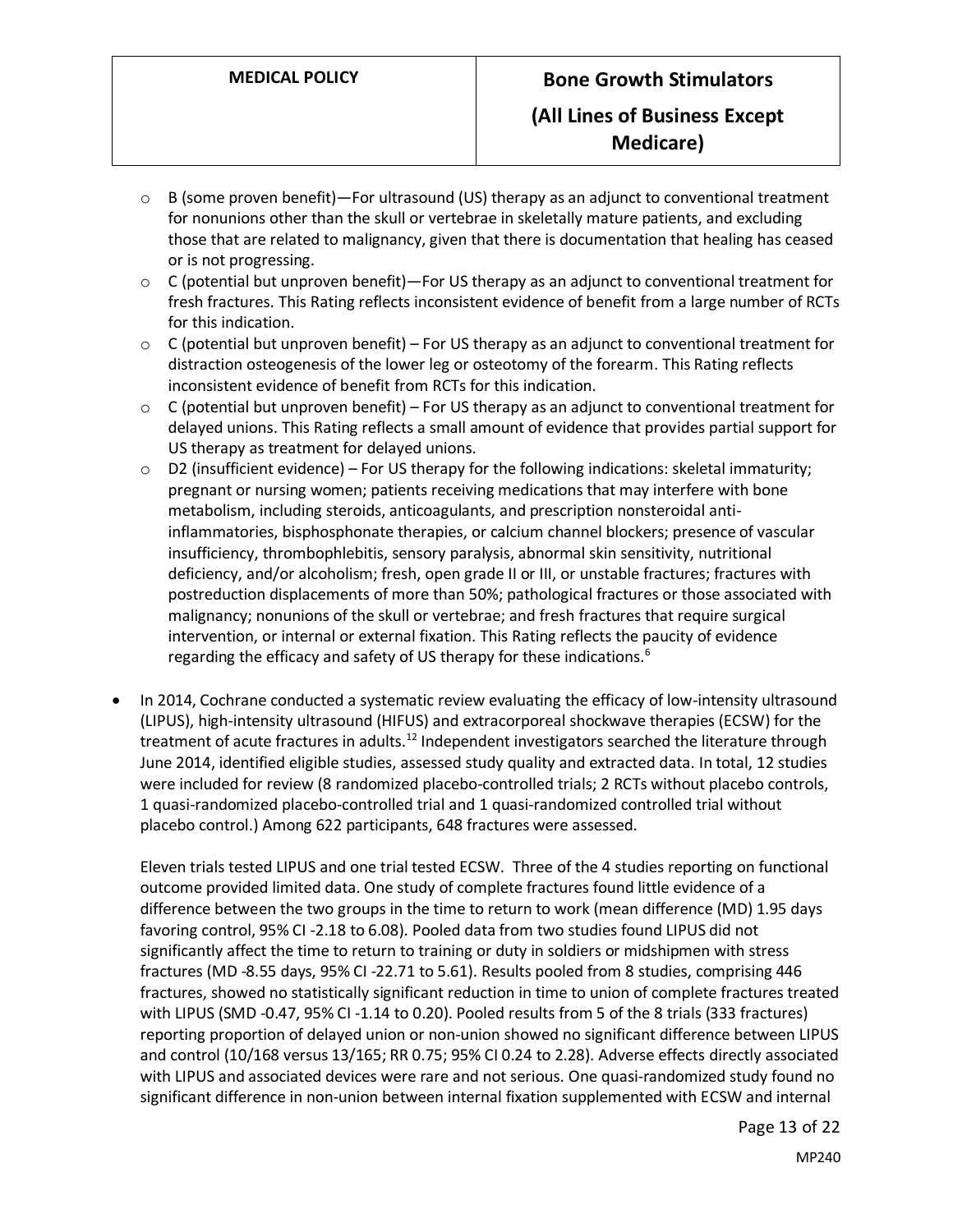fixation alone at 12 month follow-up (3/27 versus 6/30; RR 0.56, 95% CI 0.15 to 2.01). Compared to patients receiving internal fixation alone, ECSW patients experienced significantly improved visual analogue scores for pain at 3 months follow‐up (MD ‐0.80, 95% CI ‐1.23 to ‐0.37). None of the included studies found a difference in healing between operatively- and conservatively-managed groups receiving US. It is also unclear if/how many patients in the operative care group had previously received conservative care before surgery.

Study limitations included significant heterogeneity across studies, poor reporting of methods, and selection bias and attrition both quasi-randomized studies. Authors concluded that evidence was insufficient to support the routine use of US for the treatment of acute fractures, and called for additional trials with long-term follow-up that record functional outcomes.

#### *Randomized Controlled Trials*

In 2016, Busse and colleagues conducted an RCT evaluating the efficacy of low intensity pulsed ultrasound (LIPUS) in treatment of tibial fractures.<sup>13</sup> In total, 501 patients across 43 trauma centers were allocated to self-administer daily LIPUS (n=250) or use a sham device (n=251) for one year. The primary outcome of interest was time to radiographic healing within one year; the secondary outcome was rate of non-union. Other outcomes included short form 36 (SF-36) physical component summary (PCS) scores, return to work, return to household activities, return to ≥80% of function, time to full weight bearing, scores on the health utilities index, and adverse events related to the device.

Investigators reported no impact on SF-36 PCS scores between patients receiving active and sham LIPUS (mean difference 0.55, 95% confidence interval -0.75 to 1.84; *p*=0.41) or for the interaction between time and treatment ( $p= 0.30$ ); minimal important difference is 3-5 points or in other functional measure. Patients in the two groups also experienced no difference in safety outcomes or in time to radiographic healing (hazard ration 1.07, 95% CI 0.86 to 1.34; *p* = 0.55). Strengths of the study include its large sample size, randomized design and blinding of patients, clinicians, data collectors, outcome assessors and data analysts. The study's primary limitation is the less than 100% follow-up for primary outcomes with a larger attrition rate for several secondary outcomes. Nonetheless, follow-up was sufficient (≥80%) to not have biased results. Additionally, although the study was initiated by investigators, the device manufacturer provided partial funding and input. Investigators concluded that post-operative use of LIPUS after tibial fracture fixation improved neither radiographic healing nor functional recovery.

#### *Jones' Fractures*

No systematic reviews were identified that evaluated ultrasound bone growth stimulation (USBGS) for the treatment of zone two fifth metatarsal fractures (i.e., Jones' fractures). A single randomized controlled trial of 20 patients was identified (Strauss, 1999), which evaluated the treatment of Jones' fractures of the foot with adjunctive low-pulsed ultrasound stimulation.<sup>14</sup> Although adjunctive treatment with the USBGS (n=10) resulted in shortened healing time, the small sample size and historical nature of this non-U.S. based study does not permit meaningful conclusions. Furthermore, this single study provides no insight into the use of USBGS and its possible impact on patient health outcomes. Additional studies of good methodological quality (head-to-head comparisons with large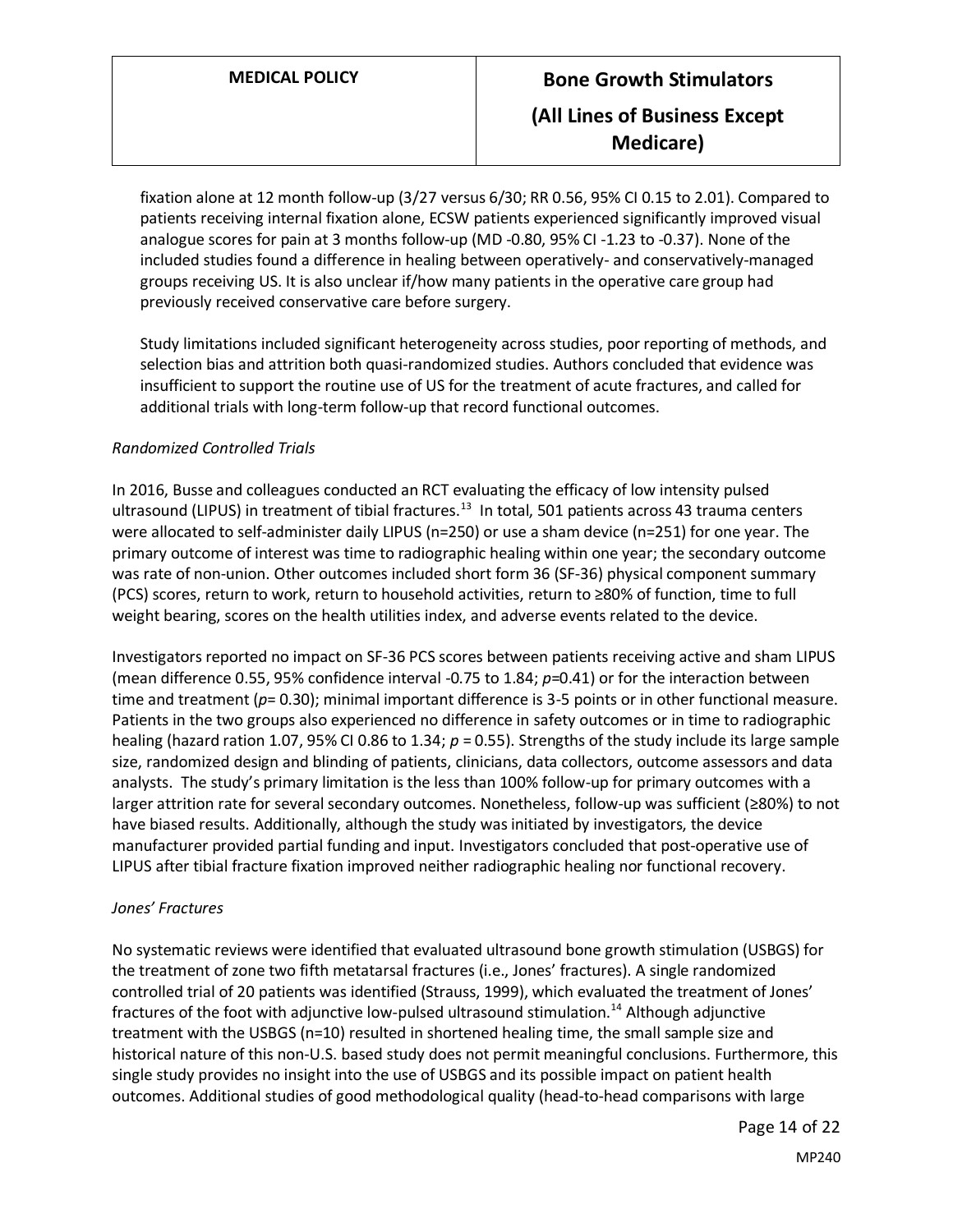sample sizes and extended follow-up) are required to support the clinical validity, clinical utility, and medical necessity of USBGS for Jones' fractures.

#### *Nonunion of a Surgical Arthrodesis*

Two systematic reviews evaluated the safety and efficacy of LIPUS for the treatment of surgical nonunions, 15,16 both concluding that LIPUS lacked clinical benefit. While Mundi et al. characterized results from studies as ranging from "conflicting" to "strongly discouraging,"<sup>16</sup> Poolman et al issued a "strong recommendation" against LIPUS, noting that new trials were unlikely to alter the evidence.<sup>15</sup>

## **CLINICAL PRACTICE GUIDELINES**

#### **Electrical Bone Growth Stimulation**

#### American Association of Neurological Surgeons/Congress of Neurological Surgeons (AANS/CNS)

The 2005 (updated 2014) AANS/CNS evidence-based clinical practice guideline for the performance of fusion procedures for degenerative disease of the lumbar spine: bone growth stimulators and lumbar fusion, stated, "(d)irect current stimulation or capacitive coupled stimulation are recommended as an adjunct to spinal fusion to increase fusion rates in patients who are at high risk for arthrodesis failure after lumbar posterolateral fusion."17,18

#### North American Spine Society

In 2015, the North American Spine Society recommended coverage for the adjunctive cervical use of electrical stimulation for bone healing.<sup>19</sup> This recommendation was made on the basis of 2 studies (1) RCT and 1 retrospective case series) with significant limitations. The RCT reported no difference in fusion rates between stimulation and control patients at 12 months' post-operation, while the validity of the case series' positive findings (i.e. 94% fusion rate) is limited by its small sample size (n=16) and retrospective design.

#### **Ultrasound Bone Growth Stimulation**

#### National Institute for Health and Care Excellence (NICE)

The 2019 NICE evidence-based clinical practice guideline on the EXOGEN ultrasound bone healing system for long bone fractures with non-union or delayed healing gave the following recommendations:

- 1. The case for adopting the EXOGEN ultrasound bone healing system to treat long bone fractures with non-union (failure to heal after 9 months) is supported by the clinical evidence, which shows high rates of fracture healing.
- 2. The EXOGEN ultrasound bone healing system to treat long bone fractures with non-union is associated with an estimated cost saving of £2,407 per patient compared with current management, through avoiding surgery.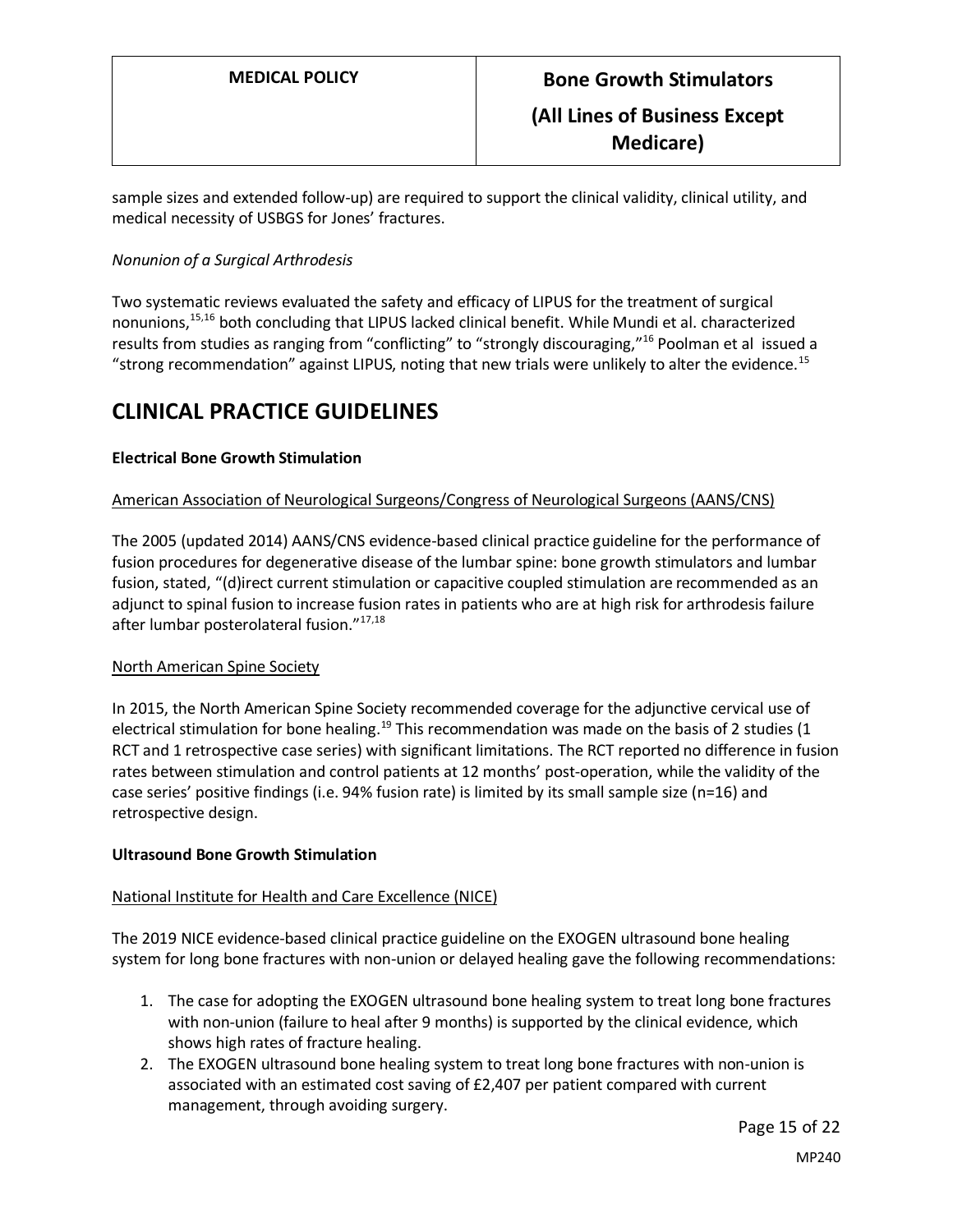3. There is some radiological evidence of improved healing when the EXOGEN ultrasound bone healing system is used for long bone fractures with delayed healing (no radiological evidence of healing after approximately 3 months). There are substantial uncertainties about the rate at which bone healing progresses without adjunctive treatment between 3 and 9 months after fracture, and about whether or not surgery would be necessary. These uncertainties result in a range of cost consequences, some cost-saving and others that are more costly than current management.<sup>20</sup>

# <span id="page-15-0"></span>**POLICY SUMMARY**

#### **Invasive Electrical Bone Growth Stimulation**

There is sufficient evidence to support the use of invasive electrical bone growth stimulation (EBGS) as an adjunct to lumbar spinal fusion in patients who present with risk factors for failed fusion. Despite the lack of recent, reliable evidence the use of invasive EBGS has progressed into a standard of care adjunct procedure to lumbar spinal fusion for high risk patients. Furthermore, an evidence-based American Association of Neurological Surgeons/Congress of Neurological Surgeons clinic practice guidelines recommends the use of invasive EBGS in patients at a high risk for fusion failure.

There is insufficient peer-reviewed published evidence to establish the clinical utility and safety of invasive EBGS for indications outside of lumbar spinal fusion, including, but not limited to, for cervical spinal fusion and fracture nonunion. Further research of good methodological quality is required to support the use of invasive EBGS for other indications.

#### **Noninvasive Electrical Bone Growth Stimulation**

There is sufficient evidence to support the use of noninvasive electrical bone growth stimulation (EBGS) as an adjunct to lumbar spinal fusion in patients who present with risk factors for failed fusion. The evidence also establishes the effectiveness of noninvasive EBGS for the treatment of failed lumbar or cervical spinal fusion. There is sufficient evidence to establish the efficacy of noninvasive EBGS for fracture healing in patients with fracture nonunion or congenital pseudoarthroses. Furthermore, fracture nonunion and congenital pseudoarthroses patients have limited treatment options; therefore, noninvasive EBGS may be their only opportunity for improved bone healing and pain relief. No evidencebased clinical practice guidelines were found that specifically address noninvasive EBGS as an adjunct to spinal fusion or for fracture healing.

#### **Ultrasound Bone Growth Stimulation**

There is sufficient evidence to support the safety and efficacy of ultrasound (US) bone growth stimulation (USBGS) for the treatment of nonunion fractures. Additionally, the evidence supports the hypothesis that US treatment is promoting solid fusion rather than more rapid but less substantial bone healing. Furthermore, a NICE evidence-based clinical practice guideline supports the use of US bone growth stimulation for nonunion fractures.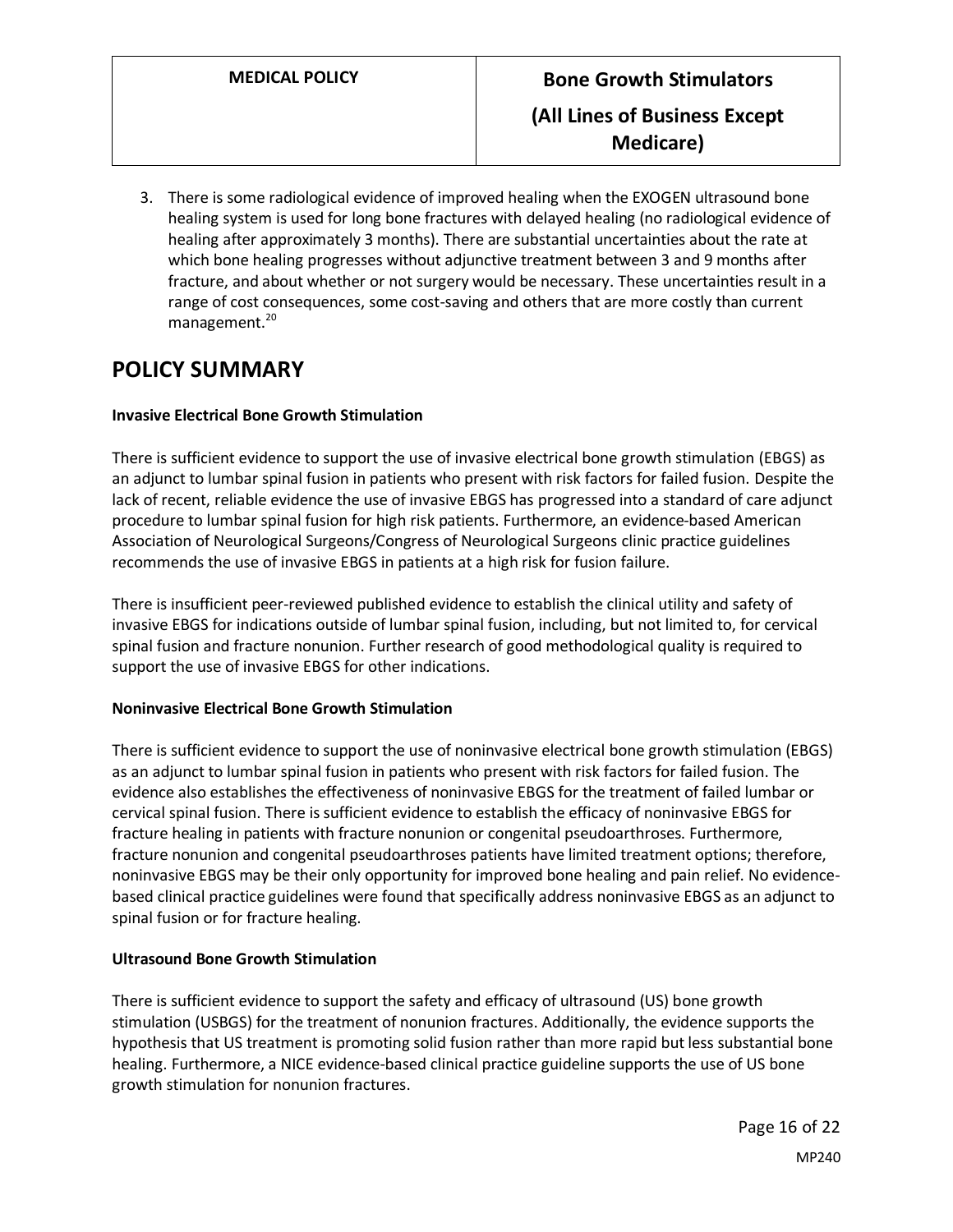There is insufficient evidence to support USBGS for all other indications, including, but not limited to, delayed union fractures and fresh fractures. Additional studies of good methodological quality would be required to support the clinical utility, safety, and medical necessity of USBGS for these indications.

# **INSTRUCTIONS FOR USE**

Company Medical Policies serve as guidance for the administration of plan benefits. Medical policies do not constitute medical advice nor a guarantee of coverage. Company Medical Policies are reviewed annually and are based upon published, peer-reviewed scientific evidence and evidence-based clinical practice guidelines that are available as of the last policy update. The Companies reserve the right to determine the application of Medical Policies and make revisions to Medical Policies at any time. Providers will be given at least 60-days' notice of policy changes that are restrictive in nature.

The scope and availability of all plan benefits are determined in accordance with the applicable coverage agreement. Any conflict or variance between the terms of the coverage agreement and Company Medical Policy will be resolved in favor of the coverage agreement.

# **REGULATORY STATUS**

### U.S. Food and Drug Administration (FDA)

#### **Noninvasive Electrical Bone Growth Stimulators**

Several noninvasive electrical bone growth stimulators have been approved under the FDA premarket approval (PMA) process. This may not be an all-inclusive list. FDA-approved devices can be found by searching product code LOF in the FDA PMA database.

| Device &<br><b>Manufacturer</b>                                                                                           | <b>Indications for Use</b>                                                                                                                                                                                         | <b>Contraindications for Use</b>                                                                                          |
|---------------------------------------------------------------------------------------------------------------------------|--------------------------------------------------------------------------------------------------------------------------------------------------------------------------------------------------------------------|---------------------------------------------------------------------------------------------------------------------------|
| <b>Biomet Orthopak</b><br><b>Noninvasive Bone</b><br><b>Growth Stimulator</b><br>System by Zimmer<br>Biomet <sup>21</sup> | Treatment of established nonunion<br>fractures acquired secondary to trauma,<br>excluding vertebrae and all flat bones,<br>where width of nonunion defect is less<br>than half the width of bone to be<br>treated. | Synovial pseudarthrosis                                                                                                   |
| <b>EBI Bone Healing</b><br>System by Zimmer<br>Biomet <sup>22</sup>                                                       | Treatment of fracture nonunions, failed<br>fusions, and congenital pseudarthrosis<br>in the appendicular system.                                                                                                   | Not recommended for patients<br>with certain types of<br>pacemakers or implantable<br>defibrillators<br>Pregnant patients |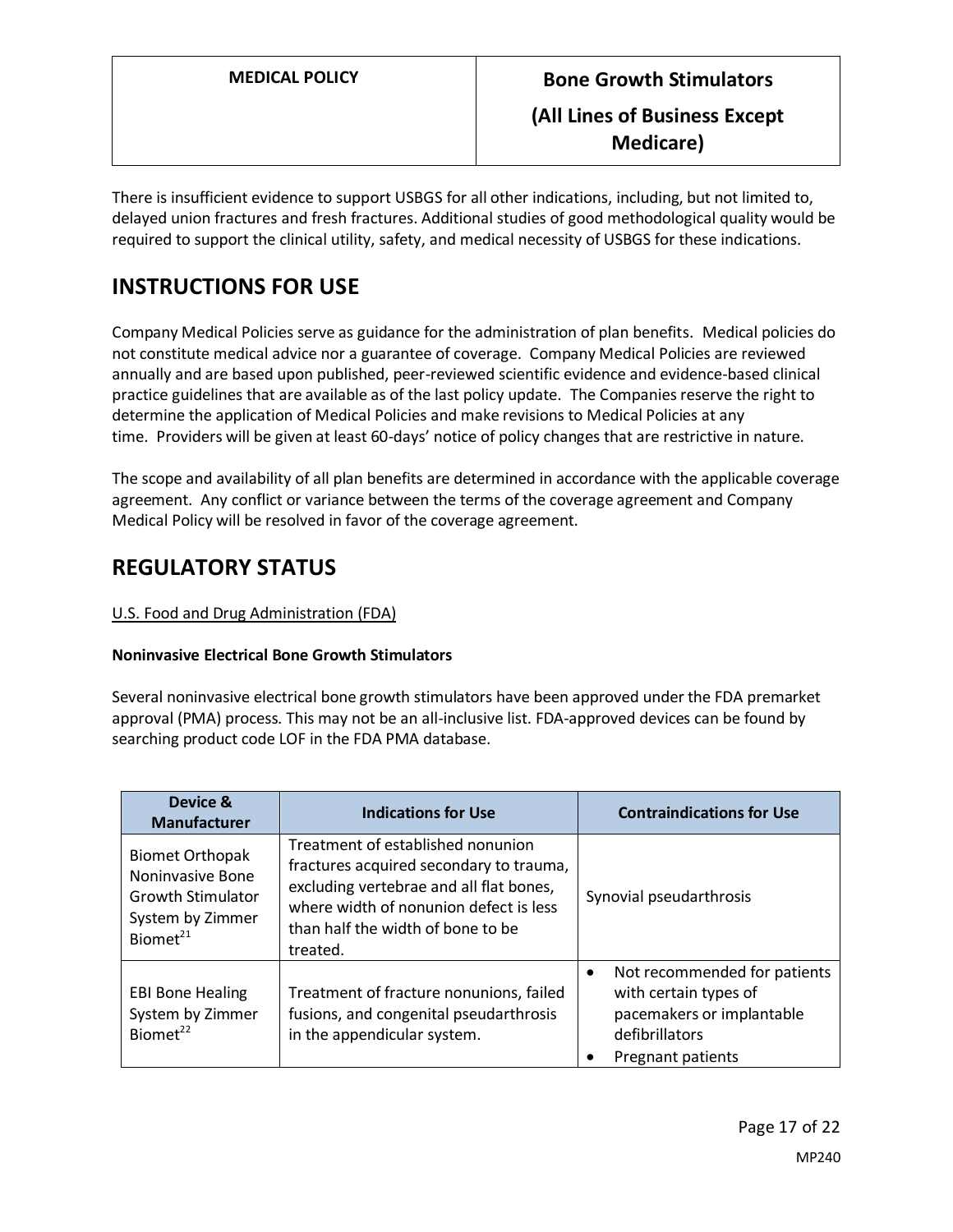## **MEDICAL POLICY Bone Growth Stimulators**

# **(All Lines of Business Except Medicare)**

|                                                                             |                                                                                                                                                                                                                    | Nonunion fractures with<br>$\bullet$<br>synovial pseudarthrosis (fluid<br>filled gap)                                                                                                                                                                                                                                                                                                       |
|-----------------------------------------------------------------------------|--------------------------------------------------------------------------------------------------------------------------------------------------------------------------------------------------------------------|---------------------------------------------------------------------------------------------------------------------------------------------------------------------------------------------------------------------------------------------------------------------------------------------------------------------------------------------------------------------------------------------|
| Physio-Stim by<br>Orthofix <sup>23</sup>                                    | Treatment of established nonunion<br>fractures acquired secondary to trauma,<br>excluding vertebrae and all flat bones,<br>where width of nonunion defect is less<br>than half the width of bone to be<br>treated. | Synovial pseudarthrosis                                                                                                                                                                                                                                                                                                                                                                     |
| Cervical-Stim<br>Osteogenesis<br>Stimulator by<br>Orthofix <sup>24</sup>    | As an adjunct to cervical fusion surgery<br>in patients at high risk for nonfusion.                                                                                                                                | No known contraindications.<br>$\bullet$<br>Warning that should not be<br>$\bullet$<br>used in patients with cardiac<br>pacemaker or ICD; device<br>should be removed prior to<br>any imaging procedure.                                                                                                                                                                                    |
| SpinaLogic by DJO<br>Global Inc. <sup>25</sup>                              | As an adjunctive electromagnetic<br>treatment to primary lumbar spinal<br>fusion surgery for 1 or 2 levels.                                                                                                        | Contraindicated in patients<br>$\bullet$<br>with demand-type<br>pacemakers, ICD, pregnancy.<br>Warning that safety and<br>٠<br>effectiveness in individuals<br>lacking skeletal maturity have<br>not been established.                                                                                                                                                                      |
| SpinalPak by<br>Zimmer Biomet<br>Inc. <sup>26</sup>                         | As an adjunctive electrical treatment to<br>primary lumbar spinal fusion surgery for<br>1 or 2 levels.                                                                                                             | Concomitant use of device and<br>$\bullet$<br>pacemaker or ICD must be<br>assessed on individual basis<br>prior to use; patient should be<br>referred to cardiologist for<br>monitoring of pacemaker<br>function while wearing active<br>device; if adverse changes in<br>pacemaker rhythm or input,<br>device should not be used.<br>Safety and effectiveness not<br>studied in pregnancy. |
| Spinal-Stim<br>Osteogenesis<br>Stimulator by<br>Orthofix Inc. <sup>27</sup> | As an adjunct to spinal fusion to<br>increase probability of fusion success<br>and as nonoperative treatment of<br>salvage failed spinal fusion when ≥9<br>months passed since last surgery.                       | Contraindicated in patients<br>$\bullet$<br>with cardiac pacemaker or ICD.<br>Safety during pregnancy and<br>$\bullet$<br>breastfeeding not established.                                                                                                                                                                                                                                    |

### **Invasive Electrical Bone Growth Stimulators**

Several invasive electrical bone growth stimulators have been approved under the FDA premarket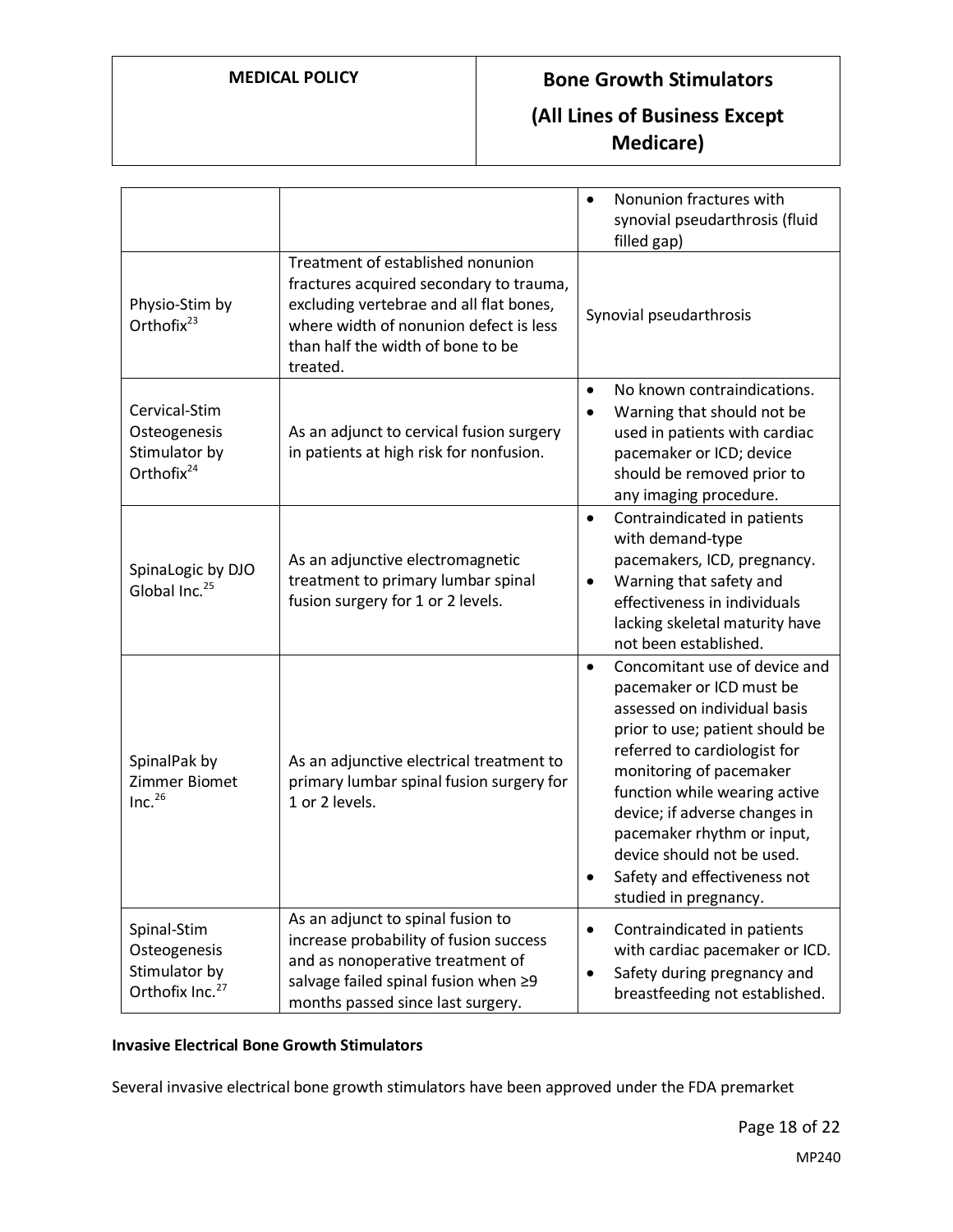approval (PMA) process. This may not be an all-inclusive list. FDA-approved devices can be found by searching product code LOE in the FDA PMA database.

| Device &<br><b>Manufacturer</b> | <b>Indications for Use</b>   | <b>Contraindications for Use</b> |
|---------------------------------|------------------------------|----------------------------------|
| EBI SPF Implantable             |                              |                                  |
| <b>Spinal Fusion</b>            | Not reported on FDA website. | Not reported on FDA website.     |
| Stimulator by EBI,              |                              |                                  |
| LLC <sup>28</sup>               |                              |                                  |
| Osteostim by EBI,               |                              |                                  |
| LLC <sup>29</sup>               | Not reported on FDA website. | Not reported on FDA website.     |
| 24R Direct Current              |                              |                                  |
| <b>Bone Growth</b>              | Not reported on FDA website. | Not reported on FDA website.     |
| Stimulator by                   |                              |                                  |
| Zimmer Inc. <sup>30</sup>       |                              |                                  |

#### **Ultrasound Bone Growth Stimulators**

Only one ultrasound bone growth stimulator has been approved under the FDA premarket approval (PMA) process. The FDA created a separate classification for ultrasound bone growth stimulators: LPQ.

| Device &<br><b>Manufacturer</b>                                                                          | <b>Indications for Use</b>                                                                                                                                                                                                                                                                                                                                                                                                                                                                                                                                                                                   | <b>Contraindications for Use</b> |
|----------------------------------------------------------------------------------------------------------|--------------------------------------------------------------------------------------------------------------------------------------------------------------------------------------------------------------------------------------------------------------------------------------------------------------------------------------------------------------------------------------------------------------------------------------------------------------------------------------------------------------------------------------------------------------------------------------------------------------|----------------------------------|
| EXOGEN 4000+™<br><b>Ultrasound Bone</b><br>Healing System by<br>Smith & Nephew,<br>Inc. <sup>31,32</sup> | The non-invasive treatment of<br>$\bullet$<br>established non-unions <sup>+</sup> excluding<br>skull and vertebra.<br>Accelerating the time to a healed<br>$\bullet$<br>fracture for fresh, closed,<br>posteriorly displaced distal radius<br>fractures and fresh, closed or Grade<br>I open tibial diaphysis fractures in<br>skeletally mature individuals when<br>these fractures are orthopedically<br>managed by closed reduction and<br>cast immobilization.<br><sup>†</sup> A non-union is considered to be<br>established when the fracture site<br>shows no visibly progressive signs of<br>healing. | No known contraindications       |

Mental Health Parity Statement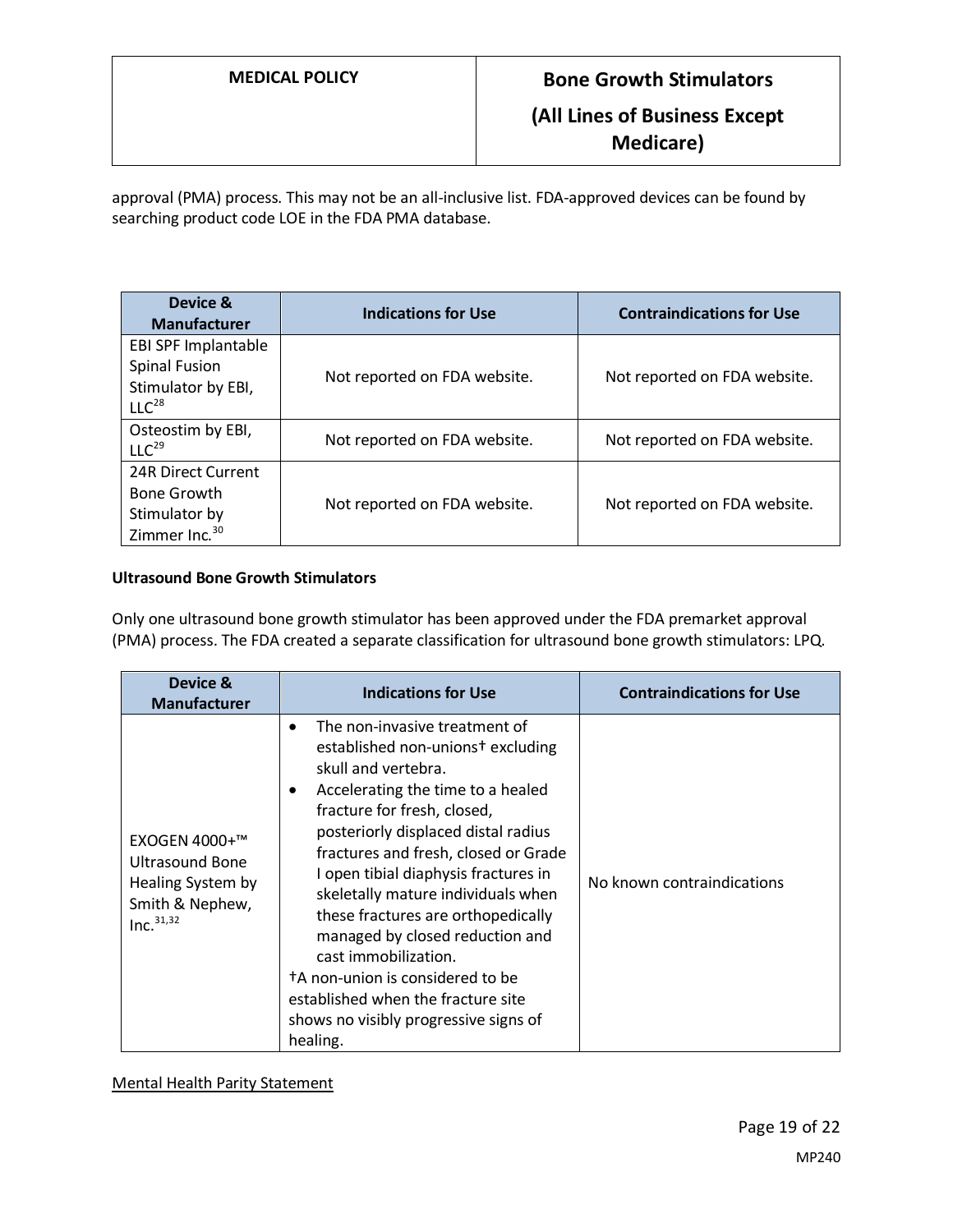# **MEDICAL POLICY Bone Growth Stimulators (All Lines of Business Except Medicare)**

Coverage decisions are made on the basis of individualized determinations of medical necessity and the experimental or investigational character of the treatment in the individual case. In cases where medical necessity is not established by policy for specific treatment modalities, evidence not previously considered regarding the efficacy of the modality that is presented shall be given consideration to determine if the policy represents current standards of care.

# **REFERENCES**

- 1. North American Spine Society. Diagnosis and Treatment of Cervical Radiculopathy from Degenerative Disorders. [https://www.spine.org/Portals/0/assets/downloads/ResearchClinicalCare/Guidelines/CervicalRa](https://www.spine.org/Portals/0/assets/downloads/ResearchClinicalCare/Guidelines/CervicalRadiculopathy.pdf) [diculopathy.pdf.](https://www.spine.org/Portals/0/assets/downloads/ResearchClinicalCare/Guidelines/CervicalRadiculopathy.pdf) Published 2010. Accessed 8/19/2021.
- 2. Core Emergency Medicine. Jones Fractures. [https://coreem.net/core/jones-fractures/.](https://coreem.net/core/jones-fractures/) Published 2018. Accessed 8/19/2021.
- 3. Hayes. Health Technology Assessment. Electrical bone growth stimulation, invasive. Published 7/21/2016. Reviewed 11/4/2020. [https://evidence.hayesinc.com/report/dir.electricalinvasive167.](https://evidence.hayesinc.com/report/dir.electricalinvasive167) Accessed 8/18/2021.
- 4. Hayes Inc. Noninvasive Electrical Bone Growth Stimulators for Spinal Fusion or Foot and Ankle Indications. Published 9/22/11987. Reviewed 1/21/2021. [https://evidence.hayesinc.com/report/dir.noninvasivebone3736.](https://evidence.hayesinc.com/report/dir.noninvasivebone3736) Accessed
- 5. Hayes. Noninvasive Electrical Bone Growth Stimulators for Acute, Delayed Union, and Nonunion Fractures. Published 6/30/2016. Reviewed 10/21/2020. [https://evidence.hayesinc.com/report/dir.electrical710.](https://evidence.hayesinc.com/report/dir.electrical710) Accessed 8/18/2021.
- 6. Hayes. Health technology assessment. Ultrasound bone growth stimulation. Published 9/3/2015. Archived 10/25/2019[. https://evidence.hayesinc.com/report/dir.ultr0004.](https://evidence.hayesinc.com/report/dir.ultr0004) Accessed 8/12/2021.
- 7. Toro-Ibarguen AN, Navarro-Arribas R, Pretell-Mazzini J, Prada-Canizares AC, Jara-Sanchez F. Secondary Patellar Resurfacing as a Rescue Procedure for Persistent Anterior Knee Pain After Primary Total Knee Arthroplasty: Do Our Patients Really Improve? *J Arthroplasty.*  2016;31(7):1539-1543.
- 8. Coric D, Bullard D, Patel V, et al. Pulsed electromagnetic field stimulation may improve fusion rates in cervical arthrodesis in high-risk populations. *Bone & joint research.* 2018;7(2):124-130.
- 9. Akhter S, Qureshi AR, Aleem I, et al. Efficacy of Electrical Stimulation for Spinal Fusion: A Systematic Review and Meta-Analysis of Randomized Controlled Trials. *Scientific reports.*  2020;10(1):4568-4568.<https://www.ncbi.nlm.nih.gov/pmc/articles/PMC7067864/>
- 10. Al-Jabri T, Tan JYQ, Tong GY, et al. The role of electrical stimulation in the management of avascular necrosis of the femoral head in adults: a systematic review. *BMC Musculoskelet Disord.* 2017;18(1):319.
- 11. Lou S, Lv H LZ, Zhang L,, Tang P. The effects of low-intensity pulsed ultrasound on fresh fracture: A meta-analysis. *Medicine.* 2017;96(39):e8181-e8181. <https://www.ncbi.nlm.nih.gov/pmc/articles/PMC5626319/>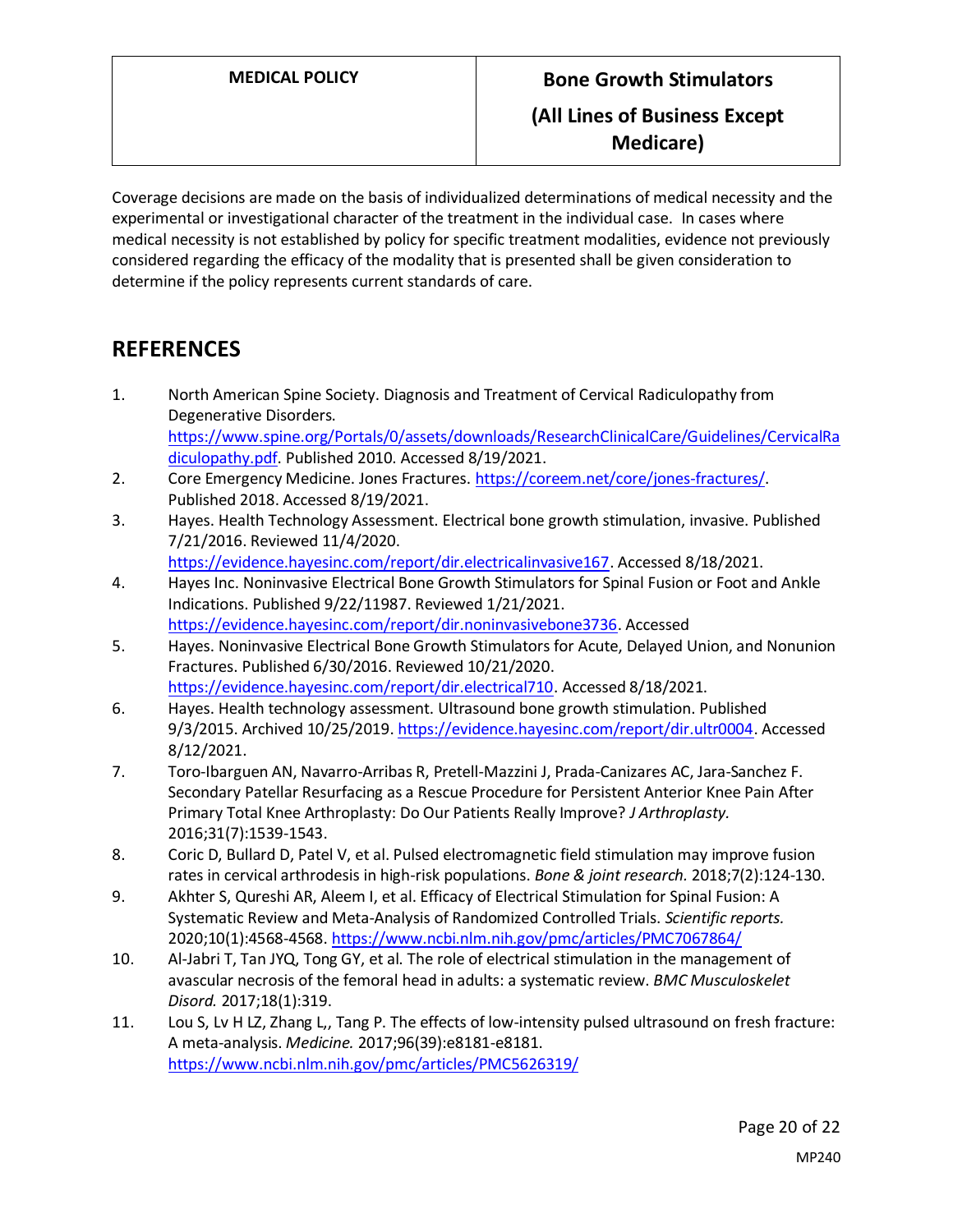## **(All Lines of Business Except Medicare)**

- 12. Griffin XL, Parsons N, Costa ML, Metcalfe D. Ultrasound and shockwave therapy for acute fractures in adults. *Cochrane Database of Systematic Reviews.* 2014(6). <https://www.cochranelibrary.com/cdsr/doi/10.1002/14651858.CD008579.pub3/full>
- 13. Busse JW, Bhandari M, Einhorn TA, et al. Re-evaluation of low intensity pulsed ultrasound in treatment of tibial fractures (TRUST): randomized clinical trial. *bmj.* 2016;355:i5351.
- 14. Strauss E, Ryaby J, McCabe J. Treatment of Jones' fractures of the foot with adjunctive use of low-pulsed ultrasound stimulation. *Journal of Orthopaedic Trauma.* 1999;13(4):310.
- 15. Poolman RW, Agoritsas T, Siemieniuk RA, et al. Low intensity pulsed ultrasound (LIPUS) for bone healing: a clinical practice guideline. *bmj.* 2017;356:j576.
- 16. Mundi R, Petis S, Kaloty R, Shetty V, Bhandari M. Low-intensity pulsed ultrasound: Fracture healing. *Indian journal of orthopaedics.* 2009;43(2):132.
- 17. Resnick DK, Choudhri TF, Dailey AT, et al. Guidelines for the performance of fusion procedures for degenerative disease of the lumbar spine. Part 17: bone growth stimulators and lumbar fusion. *Journal of Neurosurgery: Spine.* 2005;2(6):737-740. <https://thejns.org/spine/view/journals/j-neurosurg-spine/2/6/article-p737.xml>
- 18. Eck JC, Sharan A, Ghogawala Z, et al. Guideline update for the performance of fusion procedures for degenerative disease of the lumbar spine. Part 7: Lumbar fusion for intractable low-back pain without stenosis or spondylolisthesis. *Journal of Neurosurgery: Spine SPI.* 2014;21(1):42-47. <https://thejns.org/spine/view/journals/j-neurosurg-spine/21/1/article-p42.xml>
- 19. North American Spine Society. Coverage Recommendations Cervical Fusion. [https://www.spine.org/policypractice/coveragerecommendations/aboutcoveragerecommendat](https://www.spine.org/policypractice/coveragerecommendations/aboutcoveragerecommendations) [ions.](https://www.spine.org/policypractice/coveragerecommendations/aboutcoveragerecommendations) Published 2015. Accessed 8/19/2021.
- 20. National Institute for Health and Care Excellence (NICE). EXOGEN ultrasound bone healing system for long bone fractures with non-union or delayed healing. [https://www.nice.org.uk/guidance/mtg12/chapter/1-Recommendations.](https://www.nice.org.uk/guidance/mtg12/chapter/1-Recommendations) Published 2019. Accessed 8/19/2021.
- 21. U.S. Food and Drug Administration. Orthopak (R). [https://www.accessdata.fda.gov/scripts/cdrh/cfdocs/cfpma/pma.cfm?id=P850022.](https://www.accessdata.fda.gov/scripts/cdrh/cfdocs/cfpma/pma.cfm?id=P850022) Published 1986. Accessed 8/19/2021.
- 22. U.S. Food and Drug Administration. Bio Osteogen System 204. [https://www.accessdata.fda.gov/scripts/cdrh/cfdocs/cfpma/pma.cfm?id=P790002.](https://www.accessdata.fda.gov/scripts/cdrh/cfdocs/cfpma/pma.cfm?id=P790002) Published 1979. Accessed 8/19/2021.
- 23. U.S. Food and Drug Administration. Spinal-Stim Lite Spinal Fusion System. [https://www.accessdata.fda.gov/scripts/cdrh/cfdocs/cfpma/pma\\_template.cfm?id=p850007s02](https://www.accessdata.fda.gov/scripts/cdrh/cfdocs/cfpma/pma_template.cfm?id=p850007s021) [1.](https://www.accessdata.fda.gov/scripts/cdrh/cfdocs/cfpma/pma_template.cfm?id=p850007s021) Published 1986. Accessed 8/19/2021.
- 24. U.S. Food and Drug Administration. Cervical-Stim Model 505L. [https://www.accessdata.fda.gov/cdrh\\_docs/pdf3/P030034A.pdf.](https://www.accessdata.fda.gov/cdrh_docs/pdf3/P030034A.pdf) Published 2004. Accessed 8/19/2021.
- 25. U.S. Food and Drug Administration. Orthologic 1000 Bone Growth Stimulator. [https://www.accessdata.fda.gov/scripts/cdrh/cfdocs/cfpma/pma.cfm?id=P910066.](https://www.accessdata.fda.gov/scripts/cdrh/cfdocs/cfpma/pma.cfm?id=P910066) Published 1994. Accessed 8/19/2021.
- 26. U.S. Food and Drug Administration. SpinalPak Bone Growth Stimulator. [https://www.accessdata.fda.gov/cdrh\\_docs/pdf/P850022S009A.pdf.](https://www.accessdata.fda.gov/cdrh_docs/pdf/P850022S009A.pdf) Published 1999. Accessed 8/19/2021.

Page 21 of 22 MP240